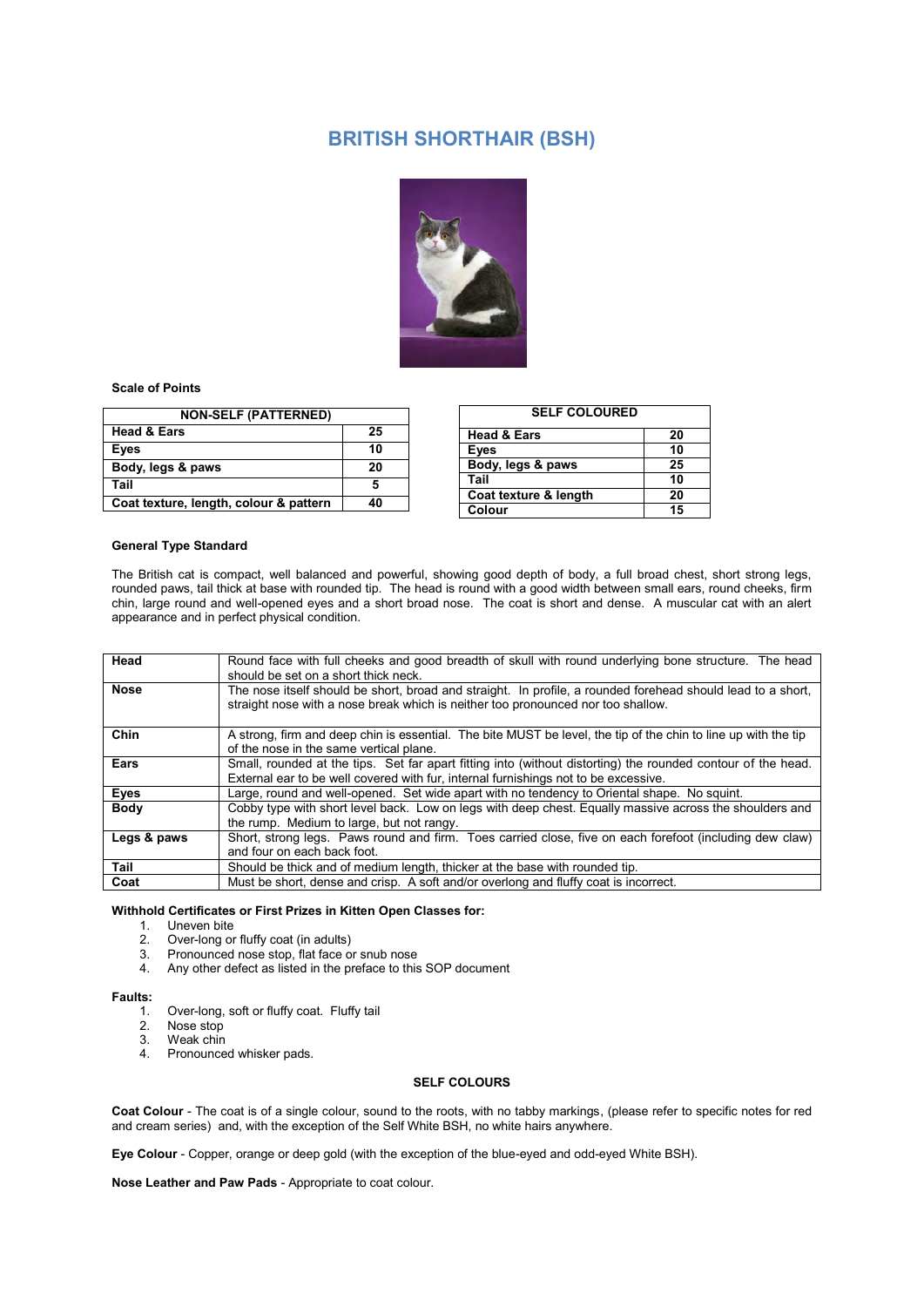#### **Withhold Certificates or First Prizes in Kitten Open Classes for:**

- 1. Unsound coat colour<br>2. Coloured mark on he
- 2. Coloured mark on head in Whites (adults only)<br>3. Heavy silver tipping in Blues (adults only)
- Heavy silver tipping in Blues (adults only)
- 4. Heavy tabby markings (excludes Red Self only)
- 5. Incorrect eye colour or rims or flecks of contrasting colours (in adults)
- 6. All other withholding faults as in the BSH General Type Standard.

**Faults**: as in the BSH General Type Standard.

#### **WHITE BSH**

**Coat Colour** - White to be pure, untinged with yellow.

**Eye Colour BLUE-EYED WHITE (BSH w 61)** - very deep sapphire blue. **ORANGE-EYED WHITE (BSH w 62)** - copper, orange or deep gold. **ODD-EYED WHITE (BSH w 63)** - one eye sapphire blue and one eye copper, orange or deep gold. **Nose Leather and Paw Pads** - Pink. **Fault**: Coloured mark on head, permissible in kittens only.

#### **BLACK (BSH n)**

**Coat Colour** - Jet black. **Nose Leather and Paw Pads** - Black. **Fault**: Rusty tinge, permissible in kittens only.

#### **CHOCOLATE (BSH b)**

**Coat Colour** - Any shade of rich chocolate. **Nose Leather and Paw Pads** - Chocolate or pink.

#### **LILAC (BSH c)**

**Coat Colour** - Frosty grey with a distinct pinkish tone, giving an overall lilac appearance. **Nose Leather and Paw Pads** - Pinkish lilac.

## **RED SELF (BSH d)**

**Coat Colour** - Deep rich red. Clear coats preferred, however heavy patterning is not a withholding fault in an otherwise excellent exhibit.

**Nose Leather and Paw Pads** - Brick red. **Faults**:

1. 'Freckles' may occur on nose, paw pads, lips, eyelids or ears. Slight freckling in a mature cat should not be penalised.

#### **CINNAMON (BSH o)**

**Coat Colour** - Warm cinnamon brown. **Nose Leather and Paw Pads** - Pink or cinnamon brown.

## **FAWN (BSH p)**

**Coat Colour** - Warm rosy mushroom. **Nose Leather and Paw Pads** - Pinkish fawn.

**BLUE (BSH a) Coat Colour** - Light to medium blue. **Nose Leather and Paw** Pads - Blue. **Fault**: Silver tipping, permissible in kittens only.

#### **CREAM (BSH e)**

**Coat Colour** - Pale-toned cream, neither red nor fawn. Clear coats are preferred but there may be ghost markings of one of the tabby patterns

**Nose Leather and Paw Pads** - Pink. **Faults:** 

1. Tabby markings which should be as few as possible

2. 'Freckles' may occur on nose, paw pads, lips, eyelids or ears. Slight freckling in a mature cat should not be penalised.

## **NON-SELF COLOURS AND PATTERNS**

## **TABBY**

## **Classic Tabby Pattern**

All markings to be clearly defined and dense. On the forehead there should be a letter 'M' giving the impression of a frown. There should be an unbroken stripe running back from the outer corner of the eye and narrow lines on the cheeks. On the neck and upper chest there should be unbroken necklaces, the more the better. The edges of the ears to be the same colour as the markings with a central patch of ground colour resembling a thumb-print.

A series of lines runs from above the 'M' marking, over the top of the head and extends to the shoulder markings. The shoulder markings form the outline of a butterfly, when viewed from above. Both upper and lower 'wings' should be clearly defined with the central areas broken by small areas of ground colour. On the back there should be an unbroken line running down the spine from the butterfly to the tail, and there should be a stripe on either side of this, running parallel to it. These stripes should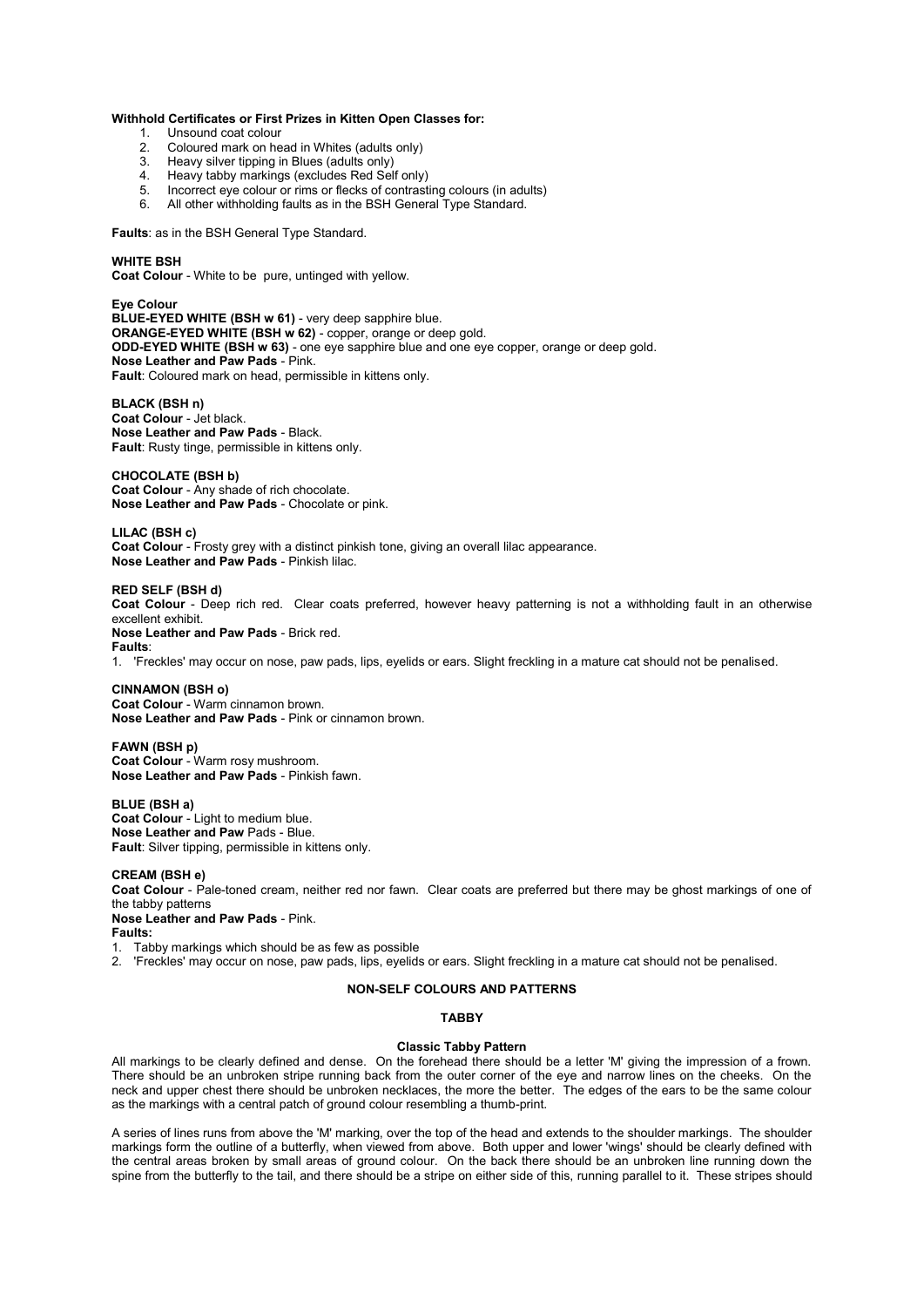be separated from each other by stripes of ground colour. On each flank there should be an 'oyster-shaped' patch which should be surrounded by one or more unbroken rings.

The tail should have complete rings, as numerous as possible, with the tip of the tail being the same colour as the markings. The legs should be barred evenly with bracelets from the body markings to the toes which are spotted. Markings on the hind legs extend (when adult) from the soles of the feet, up the back of the leg, to the hock. The abdominal region should also be spotted. Ground colour and markings should be evenly balanced and both sides of the cat should have identical markings.

#### **Mackerel Tabby Pattern**

The Mackerel Tabby Pattern differs from the Classic Tabby Pattern only in the body markings. There should be a narrow unbroken central spine line, on either side of which is a broken spine line from which the narrow lines which form the Mackerel Pattern run vertically down the body; these lines should be as narrow and numerous as possible. The tail rings, which should be as narrow and numerous as possible, may be complete or broken with the tip of the tail being the same colour as the markings.

### **Coat Colour**

**Markings** - Markings of the appropriate colour to be clearly defined and dense in colour, without brindling, affording a good contrast with the ground colour. The colour should reach as near the roots as possible especially in the standard colours, in the 'silver' breeds the roots of the hairs will tend to be silvered.

**Ground Colour** - Even, in all areas other than the lips and chin, which may pale significantly but should not be white. A silvery colour in those breeds with the silver gene.

**Eye Colour** - In all colours (other than Black Silver Tabby): copper, orange or deep gold, with no trace of green. Black Silver Tabby: green or hazel.

#### **Withhold Certificates or First Prizes in Kitten Open Classes for**:

- 1. Incorrect or brindled markings<br>2. White anywhere
- 2. White anywhere<br>3. Incorrect eve col
- Incorrect eye colour or rims or flecks of contrasting colour (in adults)
- 4. All other withholding faults as in the BSH General Type Standard.

#### **Faults:**

- 1. Brindled or uneven ground colour or markings<br>2. All other faults as in the BSH General Type Sta
- All other faults as in the BSH General Type Standard.

#### **BLACK SILVER TABBY (BSH ns 22/23)**

**Coat Colour** - Markings, dense black. Ground colour - Silver. **Nose Leather** - Brick red preferred, though black is permissible. **Paw Pads** - Black. **Fault**: Brown tinge on nose or paws.

**BLUE SILVER TABBY (BSH as 22/23) Coat Colour** - Markings, blue. Ground colour - pale silvery blue. **Nose Leather** - Blue. **Paw Pads** - Blue or pink.

#### **CHOCOLATE SILVER TABBY (BSH bs 22/23)**

**Coat Colour** - Markings, chocolate. Ground colour - pale silvery chocolate. **Nose Leather** - Chocolate. **Paw Pads** - Chocolate or pink.

**LILAC SILVER TABBY (BSH cs 22/23)** 

**Coat Colour -** Markings, lilac. Ground colour - pale silvery lilac. **Nose Leather and Paw Pads** - Pinkish. **RED SILVER TABBY (BSH ds 22/23) Coat Colour -** Markings, red. Ground colour - pale silvery cream. **Nose Leather and Paw Pads** - Red.

#### **CREAM SILVER TABBY (BSH es 22/23)**

**Coat Colour -** Markings, cream. Ground colour - silvery near-white. **Nose Leather and Paw Pads** - Pink.

**RED TABBY (BSH d 22/23) Coat Colour** - Markings, deep rich red. Ground colour - Red. **Nose Leather** - Brick red. **Paw Pads** - Red. **Fault**: Pale ground colour.

#### **BROWN TABBY (BSH n 22/23) Coat Colour** - Markings, dense black. Ground colour - Rich copper brown. **Nose Leather** - Brick red preferred, though black is permissible. **Paw Pads** - Black. **Fault: Pale ground colour.**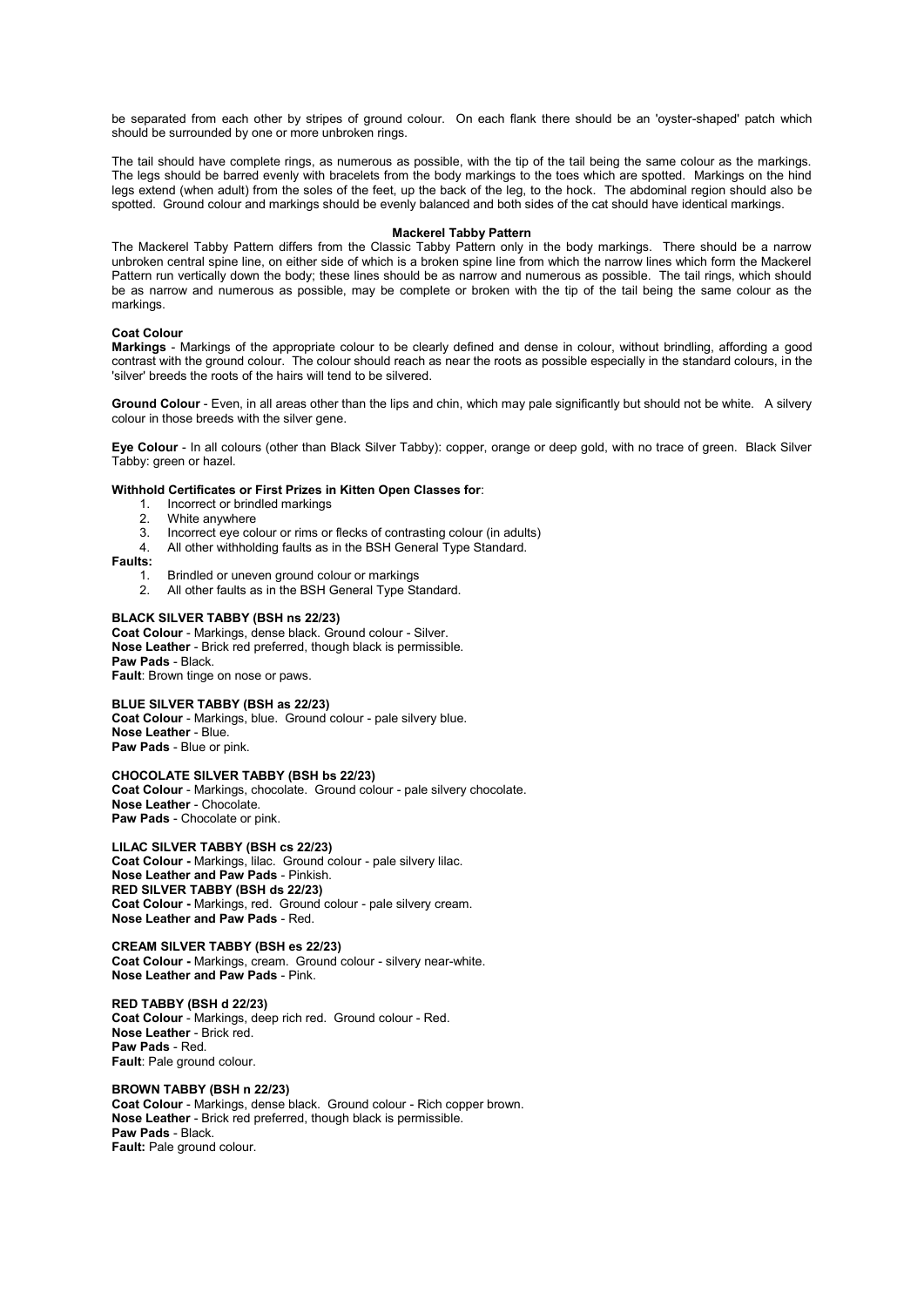**BLUE TABBY (BSH a 22/23) Coat Colour** - Markings, deep blue. Ground colour - bluish fawn. **Nose Leather and Paw Pads** - Blue or pink.

**CHOCOLATE TABBY (BSH b 22/23)** 

**Coat Colour -** Markings, rich chocolate. Ground colour - warm-toned bronze. **Nose Leather** - Chocolate. **Paw Pads** - Chocolate or pink.

**LILAC TABBY BSH (BSH c 22/23)** 

**Coat Colour** - Markings, lilac. Ground colour - cool-toned beige. **Nose Leather and Paw Pads** - Pinkish.

**CREAM TABBY (BSH e 22/23)** 

**Coat Colour** - Markings, rich cream. Ground colour - cool-toned pale cream. **Nose Leather and Paw Pads** - Pink.

#### **Spotted Tabby Pattern**

The Spotted cat has the same head pattern as the Classic and Mackerel Tabbies. The pattern on the body and legs should consist of numerous, well defined, oval, round or rosette-shaped spots which follow the tabby pattern in distribution. The tail should have numerous narrow rings or spots, the tip of the tail being the same colour as the markings.

#### **Coat Colour**

**Markings** - Markings of the appropriate colour affording a good contrast with the ground colour. The colour should reach as near the roots as possible especially in the standard colours, in the 'silver' breeds the roots of the hairs will tend to be silvered. **Ground Colour** - Even, in all areas other than the lips and chin, which may pale significantly but should not be white. A silvery colour in those breeds with the silver gene.

**Eye Colour** - In all colours (other than Black Silver Spotted); copper, orange or deep gold, with no trace of green. Black Silver Spotted; green or hazel.

Withhold Certificates or First Prizes in Kitten Open Classes for:

- 1. Serious pattern faults<br>2. White anywhere
- 2. White anywhere<br>3. Incorrect eve col
- Incorrect eye colour or rims or flecks of contrasting colour (in adults)
- 4. All other withholding faults as in the BSH General Type Standard.

Faults:

- 1. Solid spine lines<br>2. Linked spots and
- 2. Linked spots and bars<br>3. Brindled or uneven ard
- 3. Brindled or uneven ground colour<br>4. All other faults as in the BSH Gen
- All other faults as in the BSH General Type Standard.

For the colour descriptions see the equivalent Tabby standard.

The same colour varieties are recognised in the Spotted cat as in the Classic Tabby as follows: **Brown Spotted (BSH n 24) Blue Spotted (BSH a 24) Chocolate Spotted (BSH b 24) Lilac Spotted (BSH c 24) Red Spotted (BSH d 24) Cream Spotted (BSH e 24) Black Silver Spotted (BSH ns 24) Blue Silver Spotted (BSH as 24) Chocolate Silver Spotted (BSH bs 24) Lilac Silver Spotted (BSH cs 24) Red Silver Spotted (BSH ds 24) Cream Silver Spotted (BSH es 24)** 

### **TORTIE TABBY and TORTIE SPOTTED**

**Tortie Tabby (BSH f, g, h, j, o & p) (22/23) Tortie Silver Tabby (BSH fs, gs, hs, js, os & ps) (22/23) Tortie Spotted (BSH f 24, g 24, h 24, j 24, o 24 & p 24) Tortie Silver Spotted (BSH fs 24, gs 24, hs 24, js 24, os 24 & ps 24)** 

**Coat Colour** - The Tortie Tabby is a cat in which the tabby pattern is overlaid with shades of red or cream. The coat should be patched or mingled with light and/or dark red in the non-dilute colours or pale cream in the dilute colours. Both elements -Tortie and Tabby - must be clearly visible. The colours should be dense. Tortie Tabbies which also have the silver gene will have the colouration of the equivalent Silver Tabby cat and a paler silvered undercoat.

**Eye Colour** - Copper, orange or deep yellow, with no trace of green.

**Nose Leather and Paw Pads** - Colour appropriate to coat colour and/or pink.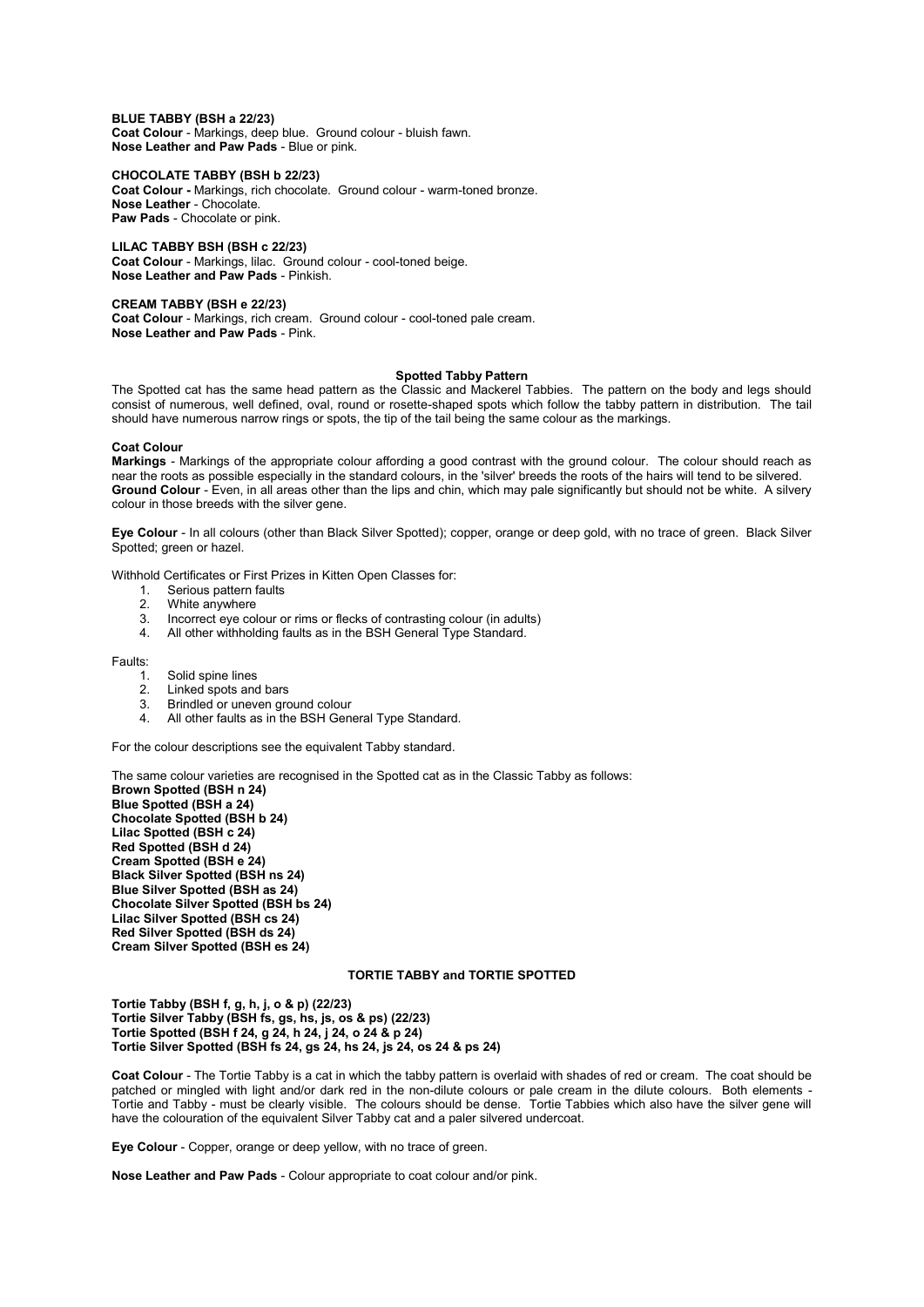#### **Withhold Certificates or First Prizes in Kitten Open Classes for**:

- 1. White anywhere<br>2. Incorrect eve col
- 2. Incorrect eye colour or rims or flecks of contrasting colour (in adults)<br>3. All other withholding faults as in the BSH General Type Standard.
- All other withholding faults as in the BSH General Type Standard.

**Faults:** As in the BSH General Type Standard.

## **TICKED TABBY**

#### **Ticked Tabby Pattern**

The coat should be evenly ticked with two or three bands of colour extending well down the hair shaft ending with the base colour at the roots. This ticking may be heavier along the spine line and extend down the length of tail. The face, legs and abdomen clearly show the base colour and on the head the ticking may be more dense, or even solid in kittens, which may clear to an 'M' on the forehead. Other facial markings are as per standard British Classic Tabby standard. Any necklaces may be broken or unbroken but a lack of these is not a fault. Apart from the underside of the abdomen, which should be spotted, the body should be free of spots stripes or blotches. The tail may be ringed with complete or broken rings or have a continuation of the darker colour of the spine line, the tip of the tail being the same colour as the markings. In adults the legs may or may not be barred.

**Eye Colour:** Copper, orange or deep gold in all colours except the Black Silver Ticked where the eyes should be green or hazel.

**Coat Colour :** 

**Markings -** Ticking of the appropriate colour affording a good contrast with the base colour. In silvers the colour of the ticking may lack warmth and this should not be penalised.

**Base Colour** - Even in all areas other than the lips and chin, which may pale significantly but should not be white and should not extend down the chest. Tarnishing or discolouring of the silver base colour is undesirable.

#### **Coat Colours**

**Brown Ticked (BSH n 25) -** Ticking black. Base colour a rich copper brown. **Nose leather** - Brick red though black is permissible **Paw Pads** - Black **Faults** - Pale or cold ground colour

**Blue Ticked (BSH a 25) -** Ticking Medium to deep blue. Base colour a bluish fawn **Nose leather & Paw Pads** - Blue or Pink

**Chocolate Ticked (BSH b 25) -** Ticking a rich chocolate. Base colour a warm-toned bronze. **Nose leather** - Chocolate **Paw Pads** - Chocolate or Pink

**Lilac Ticked (BSH c 25) -** Ticking pinkish lilac. Base colour a cool-toned pale cream **Nose leather & Paw Pads** - Pink

**Cinnamon Ticked (BSH o 25) -** Ticking warm cinnamon brown. Base colour a warm light cinnamon **Nose leather** - Cinnamon brown **Paw Pads** - Pink to cinnamon brown

**Fawn Ticked (BSH p 25) -** Ticking rosy mushroom. Base colour a pale mushroom **Nose leather** - Light fawn **Paw Pads** - Pinkish Fawn

**Cream Ticked (BSH e 25) -** Ticking a rich cream. Base colour a cool-toned pale cream **Nose leather & Paw Pads** - Pink

**Red Ticked (BSH d 25) -** Ticking a deep rich red. Base colour a paler red **Nose leather** - Brick red **Paw Pads** - Red

**Tortie Ticked:** The Ticked pattern is overlaid with shades of rich red in non-dilute colours or pale cream in the dilute colours. Both elements - Tortie & Ticked pattern must be clearly visible. This tortie overlay may be patched or mingled. **Nose leather & Paw pads** - Colour appropriate to coat colour and/or pink.

**Black Tortie Ticked (BSH f 25) Blue Tortie Ticked (BSH g 25) Chocolate Tortie Ticked (BSH h 25) Lilac Tortie Ticked (BSH j 25) Cinnamon Tortie Ticked (BSH o 25) Fawn Tortie Ticked (BSH p 25)** 

**Silver Ticked Tabbies (BSH fs 25, gs 25, hs 25, js 25, os 25 & ps 25)**  Colouring as in the non-silver varieties above with a silvered base colour NB the colour of the tipping may lack warmth and this should not be penalised.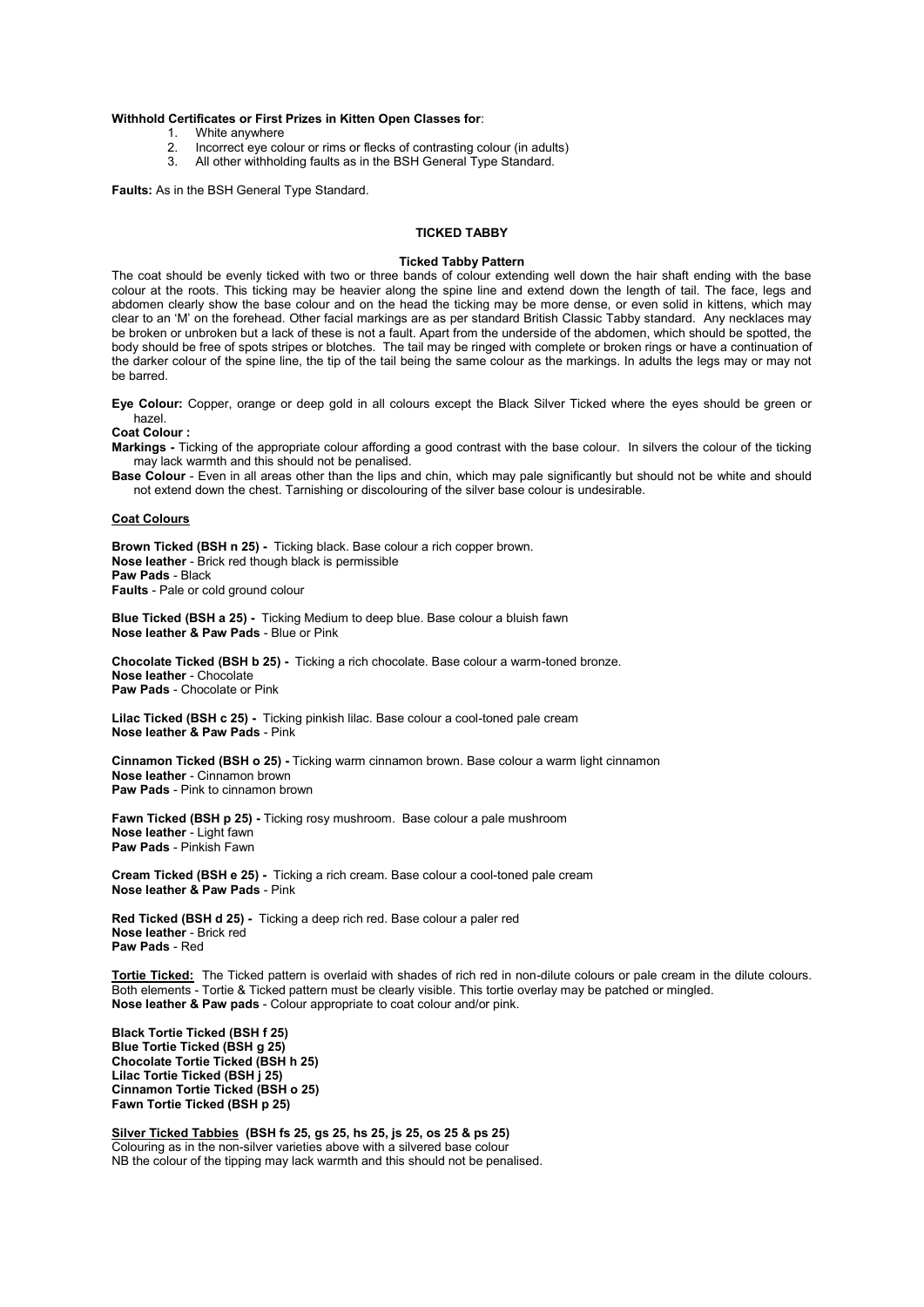#### **Withhold Certificates for First Prize in Kitten Open Classes for :-**

- 1. Lack of facial markings<br>2. Any pattern other than
- 2. Any pattern other than ticking on the body<br>3. White patches or spots anywhere
- 3. White patches or spots anywhere<br>4. Incorrect eve colour or rims or flex
- 4. Incorrect eye colour or rims or flecks of contrasting colour (in adults).
- 5. All other withholding faults in the BSH General Type Standard.

**Faults** - All other faults in the BSH General Type Standard

### **NON-SELF COLOURS - NON-TABBY BSH PATTERNS**

#### **TORTOISESHELL BRITISH SHORT HAIR**

**Coat Colour** - A mixture of the base colour with red or cream as appropriate evenly intermingled, with both colours clearly defined over the whole animal but without any obvious patches of any colour, with the exception of a short narrow blaze on the face, which is permissible.

**Eye Colour** - Copper, orange or deep gold, with no trace of green.

**Nose Leather and Paw Pads** - Pink and/or the colour corresponding with the coat colour.

#### **Withhold Certificates or First Prizes in Kitten Open Classes for**:

- 1. Unsound coat<br>2. White anywhe
- 2. White anywhere<br>3. Incorrect eve co
- Incorrect eye colour or rims or flecks of contrasting colour (in adults)
- 4. All other withholding faults as in the BSH General Type Standard.

#### **Faults:**

- 1. Uneven balance of colour
- 2. Colour unbroken on legs and paws<br>3. Brindling
- 3. Brindling<br>4. Tabby ma
- Tabby markings
- 5. All other faults as in the BSH General Type Standard.

#### **TORTOISESHELL (BSH f)**

**Coat Colour** - A mixture of black and rich red, and pale red.

#### **CHOCOLATE TORTIE (BSH h)**

**Coat Colour** - A mixture of chocolate and rich red.

## **CINNAMON TORTIE (BSH o)**

**Coat colour** - A mixture of warm cinnamon brown and red.

## **BLUE-CREAM (BSH g)**

**Coat Colour** - A mixture of medium blue and pale cream. **Fault**: Tabby markings and silver tipping, permissible in kittens only.

#### **LILAC TORTIE (BSH j)**

**Coat Colour** - A mixture of lilac and cream.

#### **FAWN TORTIE (BSH r)**

Coat colour - A mixture of warm rosy mushroom and cream

#### **TORTOISESHELL & WHITE**

**Coat Colour** - Patches of base colour with red or cream as appropriate, and white. The patches of colour should be clear, well defined and balanced, without mingling or tabby markings. At least one-third and not more than one-half of the coat to be white, with patches of colour on the top of the head, ears, cheeks, back, tail, legs and flanks. The tail to be fully coloured. A blaze is desirable.

**Eye Colour** - Copper, orange or deep gold, with no trace of green.

**Nose Leather and Paw Pads** - Pink and/or the colour corresponding with the colour of the patches.

#### **Withhold Certificates or First Prizes in Kitten Open Classes for:**

- 1. Too much white<br>2. Too much colou
- 2. Too much colour<br>3. White on tail
- White on tail
- 4. Unsound colour in coloured patches<br>5. Heavy silver tipping in blue patches
- 5. Heavy silver tipping in blue patches of Blue Tortie & White (adults only)<br>6. Heavy tabby markings
- Heavy tabby markings
- 7. Incorrect eye colour or rims or flecks of contrasting colour (in adults)
- 8. All other withholding faults as in the BSH General Type Standard.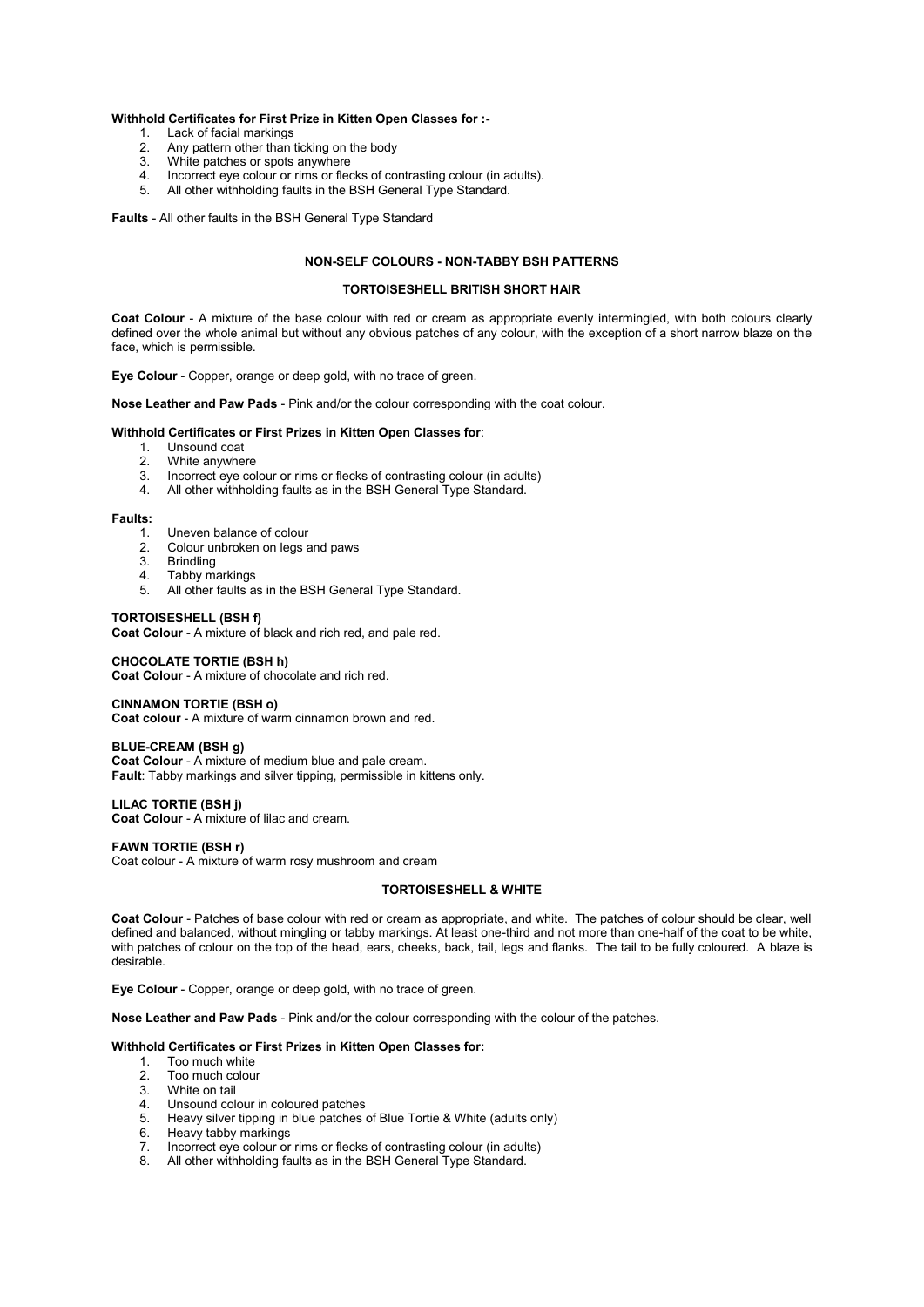#### **Faults:**

- 1. Mingling in coloured patches<br>2. Scattered whit hairs in colour
- 2. Scattered whit hairs in coloured patches<br>3. Silver tipping in blue patches of Blue Tor
- Silver tipping in blue patches of Blue Tortie & White, permissible in kittens only
- 4. Incorrect proportion of any colour
- 5. All other faults as in the BSH General Type Standard.

#### **TORTOISESHELL & WHITE (BSH f 02/03)**

**Coat colour -** Patches of black, red (rich & pale) and white. Colours to be sound to the roots. Faint tabby markings may be found in the red patches.

#### **CHOCOLATE TORTIE & WHITE (BSH h 02/03)**

**Coat Colour** - Patches of rich chocolate, red (rich and pale) and white. Colours to be sound to the roots. Faint tabby markings may be found in the red patches.

#### **CINNAMON TORTIE & WHITE (BSH g 02/03)**

**Coat Colour** - Patches of warm cinnamon brown, red and white. Colours to be sound to the roots. Faint tabby markings may be found in the red patches.

## **BLUE TORTIE & WHITE (BSH g 02/03)**

**Coat Colour** - Patches of light to medium blue, pale-toned cream and white. Colours to be sound to the roots with no heavy silver tipping to the blue patches. Faint tabby markings may be found in the cream patches.

#### **LILAC TORTIE & WHITE (BSH j 02/03)**

**Coat colour** - Patches of lilac, cream and white. Colours to be sound to the roots. Faint tabby markings may be found in the cream patches.

#### **FAWN TORTIE & WHITE (BSH r 02/03)**

**Coat Colour** - Patches of warm rosy mushroom, cream and white. Colours to be sound to the roots. Faint tabby markings may be found in the cream patches.

#### **BI-COLOUR**

**Coat Colour** - Patches of one self-colour and white. The patches of colour should be clear and well defined, without tabby markings. (Please refer to specific notes for red and cream series). At least one-third and not more than one-half of the coat to be white. Symmetry of design desirable, preferably with colour on the top of the head, ears, cheeks, back, tail, legs and flanks. Tail to be fully coloured.

**Eye Colour** - Copper, orange or deep gold.

**Nose Leather and Paw Pads** - Pink and/or the colour corresponding with the colour of the patches.

## **Withhold Certificates or First Prizes in Kitten Open Classes for:**

- Too much white
- 2. Too much colour<br>3. White on tail
- 3. White on tail
- Unsound colour in coloured patches
- 5. Heavy silver tipping in Blue Bi-colour (adults only)
- 6. Heavy tabby markings (except Red Self only)
- 7. Incorrect eye colour or rims or flecks of contrasting colour (in adults)<br>8. All other withholding faults as in the RSH General Type Standard
- All other withholding faults as in the BSH General Type Standard.

## **Faults:**

- Scattered white hairs in the coloured patches
- 2. Silver tipping in Blue Bi-colour, permissible in kittens only<br>3. All other faults as in the BSH General Type Standard
- All other faults as in the BSH General Type Standard.

## **BLACK & WHITE BI-COLOUR (BSH n 03**<br>Coat Colour - Patches of black and w

Patches of black and white. The coloured patches to be as dense black as possible and sound to the roots.

### **BLUE AND WHITE BI-COLOUR (BSH a 03)**

Coat Colour -Patches of light to medium blue and white. The blue patches should be even, sound to the roots and without silver tipping

## **CHOCOLATE & WHITE BI-COLOUR (BSH b 03)**

Coat Colour - Patches of rich chocolate and white. The coloured patches to be sound to the roots.

## **LILAC AND WHITE BI-COLOUR (BSH c 03)**<br>Coat Colour - Patches of pinkish grev a

Patches of pinkish grey and white. The coloured patches to be sound to the roots. Clear coats preferred however heavy patterning is not a W/H fault in an otherwise excellent exhibit.

# **RED AND WHITE BI-COLOUR (BSH d 03)**<br>Coat Colour - Patches of deep rich red

Patches of deep rich red and white. The coloured patches should be sound to the roots. Clear coats are preferred however heavy patterning is not a withholding fault in an otherwise excellent exhibit.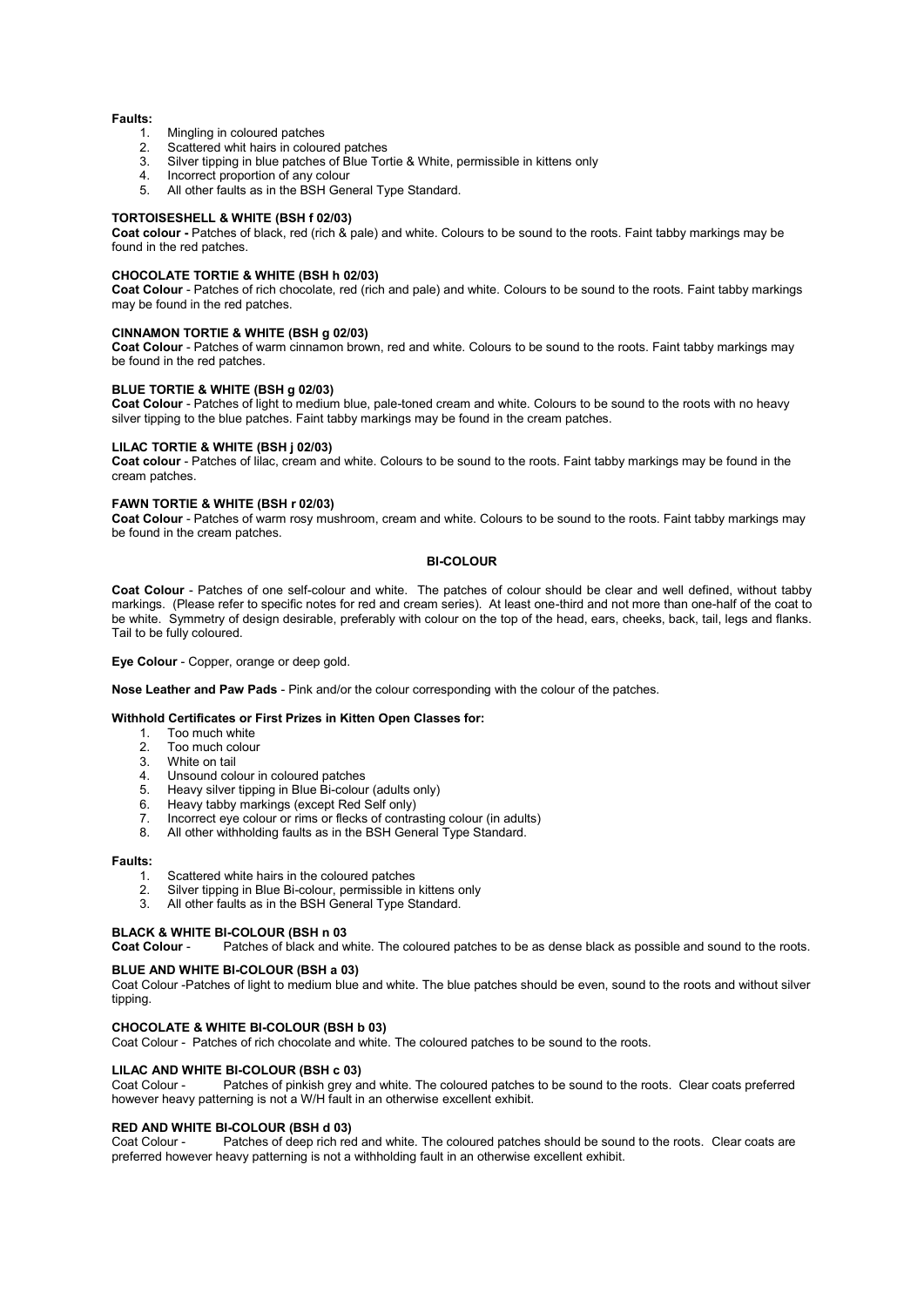## **CREAM AND WHITE BI-COLOUR (BSH e 03)**<br>Coat Colour - Patches of pale-toned crea

Patches of pale-toned cream and white. The coloured patches should be as free sound to the roots. Clear coats are preferred but there may be ghost markings of one of the tabby patterns.

#### **CINNAMON AND WHITE BI-COLOUR (BSH o 03)**

Coat Colour - Patches of warm cinnamon brown and white. The coloured patches should be even, sound to the roots.

## **FAWN AND WHITE BI-COLOUR (BSH p 03)**

Coat Colour - Patches of warm rosy mushroom and white. The coloured patches to be sound to the roots

#### **VAN PATTERN BI-COLOUR**

(All colours Preliminary Status)

**Coat Colour** - Patches of one self-colour and white. The patches of colour should be clear and well defined, without tabby markings (please refer to specific notes on tabby markings for red and cream series). The Van is essentially a predominantly white cat with small patches of colour on the head and a fully coloured tail. Preferably colour(s) on the head should not be below the level of the eye or beyond the base of the rear of the ears, although a slight extension to this colouring will NOT be considered a withholding fault. It should be noted that too little marking on the head is as undesirable as too much. The patches of colour should be clear and well defined, without ghost tabby markings or heavy silver tipping. The colour on the head should preferably be separated by a vertical white blaze. The tail should be fully coloured with no white hairs. For perfection there should be no colour on the body or legs. However, no more than three small colour patches ideally no bigger than a thumb-print may be allowed in an otherwise excellent example of the breed. These patched areas do not need to conform to a uniform shape or be symmetrical.

**Eye Colour** - Copper, orange or deep gold.

**Nose Leather and Paw Pads** - Pink and/or the colour corresponding with the colour of the patches.

#### **Withhold Certificates or First Prizes in Kitten Open Classes for:**

- 1. Too much white
- 2. Too much colour
- 3. White on tail
- 4. Unsound colour in coloured patches<br>5. Heavy silver tinning in Blue Bi-colour
- 5. Heavy silver tipping in Blue Bi-colours (adults only)
- 6. Heavy tabby markings, except red cats only
- 7. Incorrect eye colour or rims or flecks of contrasting colour (in adults)<br>8. All other withholding faults as in the RSH General Type Standard
- All other withholding faults as in the BSH General Type Standard.
- **Faults**:
- 1. Scattered white hairs in the coloured patches<br>2. Silver tinning in Blue Bi-colours, permissible in
- 
- 2. Silver tipping in Blue Bi-colours, permissible in kittens only<br>3. All other faults as in the BSH General Type Standard All other faults as in the BSH General Type Standard.

#### **BLACK & WHITE VAN (BSH n 01)**

**Coat Colour** - Patches of black and white. The coloured patches to be as dense black as possible and sound to the roots.

#### **BLUE & WHITE VAN (BSH a 01)**

**Coat Colour** - Patches of light to medium blue and white. The blue patches should be even, sound to the roots and without silver tipping.

## **CHOCOLATE & WHITE VAN (BSH b 01)**

**Coat Colour** - Patches of rich chocolate and white. The coloured patches to be sound to the roots.

### **LILAC & WHITE VAN (BSH c 01)**

**Coat Colour** - Patches of pinkish grey and white. The coloured patches to be sound to the roots.

#### **RED & WHITE VAN (BSH d 01)**

**Coat Colour -** Patches of deep rich red and white. The coloured patches should be as sound to the roots. Clear coats preferred, however, heavy patterning is not a W/H fault in an otherwise excellent exhibit.

#### **CREAM & WHITE VAN (BSH e 01)**

**Coat Colour** - Patches of pale-toned cream and white. The coloured patches should be sound to the roots. Clear coats are preferred but there may be ghost markings of one of the tabby patterns.

#### **VAN PATTERN TORTOISESHELL & WHITE**

(All colours Preliminary Status)

**Coat Colour** - Patches of base colour with red or cream as appropriate, and white. The patches of colour should be clear, well defined and balanced, without mingling or tabby markings. A predominantly white cat with small patches of colour on the head but not below the level of the eye or beyond the base of the rear of the ears. The colour on the head should preferably be separated by a vertical white blaze. The tail should be fully coloured. For perfection there should be no colour on the body or legs. However, no more than three small colour patches ("thumb-prints") may be allowed in an otherwise excellent example of the breed. These patched areas do not need to conform to a uniform shape.

**Eye Colour** - Copper, orange or deep gold.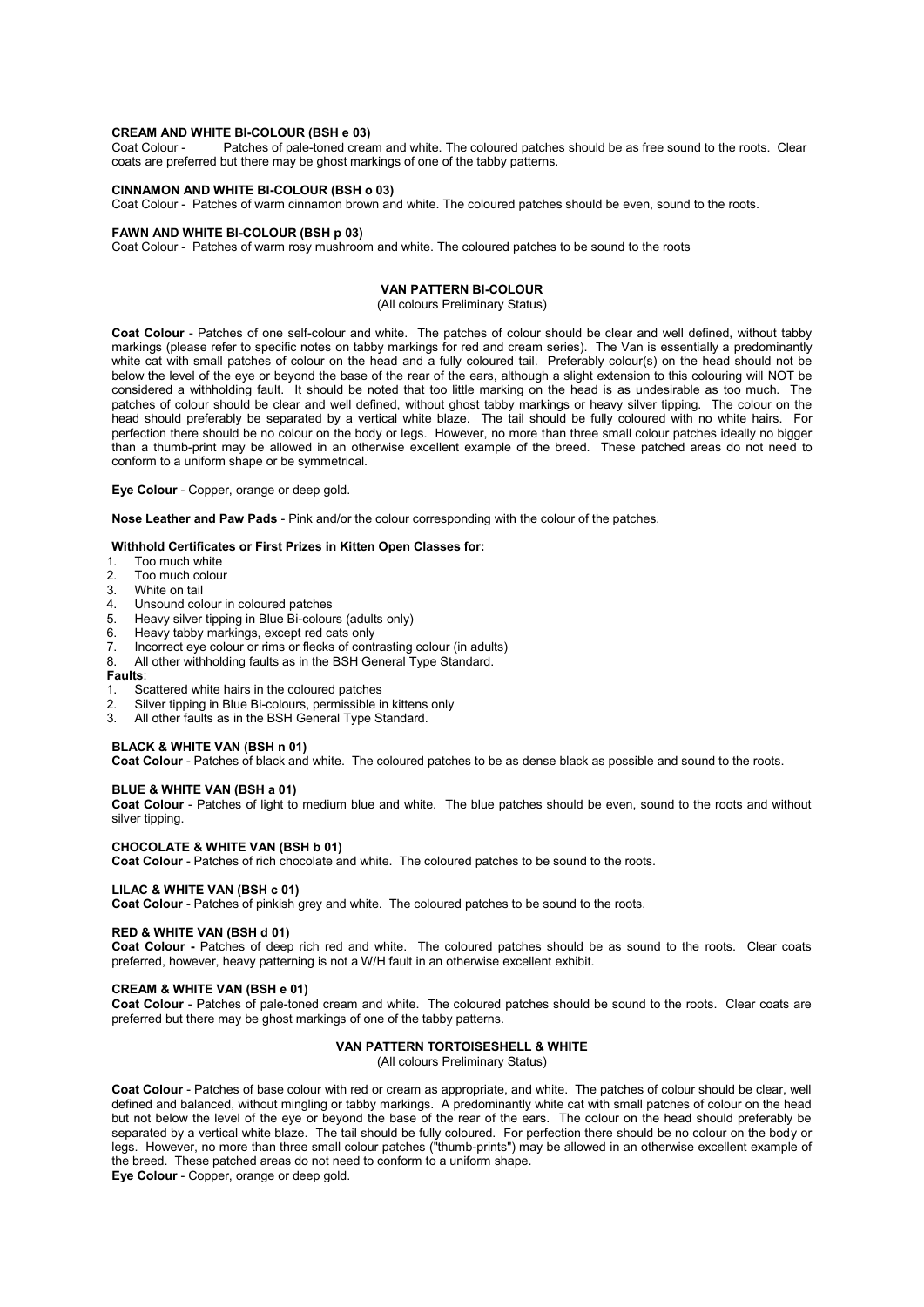**Nose Leather and Paw Pads** - Pink and/or the colour corresponding with the colour of the patches.

### **Withhold Certificates or First Prizes in Kitten Open Classes for:**

- 1. Too much white
- 2. Too much colour<br>3. White on tail
- 3. White on tail<br>4. Unsound col
- 4. Unsound colour in coloured patches
- 5. Heavy silver tipping in blue patches of Blue Tortie & White (adults only)<br>6. Heavy tabby markings
- Heavy tabby markings
- 7. Incorrect eye colour or rims or flecks of contrasting colour (in adults)
- 8. All other withholding faults as in the BSH General Type Standard.

#### **Faults:**

- 1. Mingling in the coloured patches
- 2. Scattered white hairs in the coloured patches<br>3. Silver tinning in blue patches of Blue Tortie &
- 3. Silver tipping in blue patches of Blue Tortie & White, permissible in kittens only
- Incorrect proportion of any colour
- 5. All other faults as in the BSH General Type Standard.

#### **TORTIE & WHITE VAN (BSH f 01)**

**Coat colour** - Patches of black, red (rich and pale) and white. Colours to be sound to the roots. Faint tabby markings may be found in the red patches.

#### **BLUE TORTIE & WHITE VAN (BSH g 01)**

**Coat colour** - Patches of light to medium blue, pale-toned cream and white. The blue patches should be even, sound to the roots and without silver tipping. Faint tabby markings may be found in the cream patches.

#### **CHOCOLATE TORTIE & WHITE VAN (BSH h 01)**

**Coat Colour** - Patches of rich chocolate, red (rich and pale) and white. Colours to be sound to the roots. Faint tabby markings may be found in the red patches.

#### **LILAC TORTIE & WHITE VAN (BSH j 01)**

**Coat colour** - Patches of lilac, cream and white. Colours to be sound to the roots. Faint tabby markings may be found in the cream patches.

#### **HARLEQUIN PATTERN BI-COLOUR**

(All colours Preliminary Status)

#### **Coat Colour & Pattern**

The Harlequin is essentially a higher white cat than the standard Bi -Colour but is not as predominantly white as the Van Pattern. The Harlequin has random patches of colour of any shape, predominantly larger than a thumbprint, on white and allows for colour to be anywhere on the face. Patches can be made up of one self-colour on white and in the case of torties, patches of base colour with red or cream as appropriate on white. White areas must represent well over half of the overall coat, at least 60%.

There should be several patches of colour, preferably with colour on the head and there must be colour on the face. The patches can be small or large but they must be clearly defined with the lines of division between colour and white as free as possible of scattered white hairs between the colour and white. Patches of colour may be surrounded by white as in separate coloured patches or may be joined together with other coloured patches in the case of torties. The tail must be fully coloured from the base to the tip. No white hairs within the coloured areas of patching which should also be free of tabby markings (please refer to specific notes for red and cream series), however, kittens should not be unduly penalized for heavy tabby markings.

**Eye Colour : Copper, orange or deep gold. Nose Leather and Paw Pads**: Pink and/or the colour corresponding with the colour of the patches.

#### **Withhold Certificates or First Prizes in Kitten Open Classes for:**

- 1. Too much white<br>2. Too much colou
- 2. Too much colour
- 3. White on the tail<br>4. **Unsound colour**
- Unsound colour in coloured patches
- 5. White hairs in coloured patches<br>6. Heavy silver tinning in any blue
- 6. Heavy silver tipping in any blue patches or the blue tortie & white
- 7. Heavy tabby markings (except in kittens)
- 8. No colour on the face.
- Incorrect eye rims or flecks of contrasting colours ( in adults)
- 10. All other withholding faults as in the BSH general type standard

#### **Faults:**

- 1. Scattered white hairs along coloured patches
- 2. Light silver tipping in blue patches are permissible in kittens only<br>3. Scattered hairs along coloured divisions
- Scattered hairs along coloured divisions
- 4. All other faults as in the BSH general type standard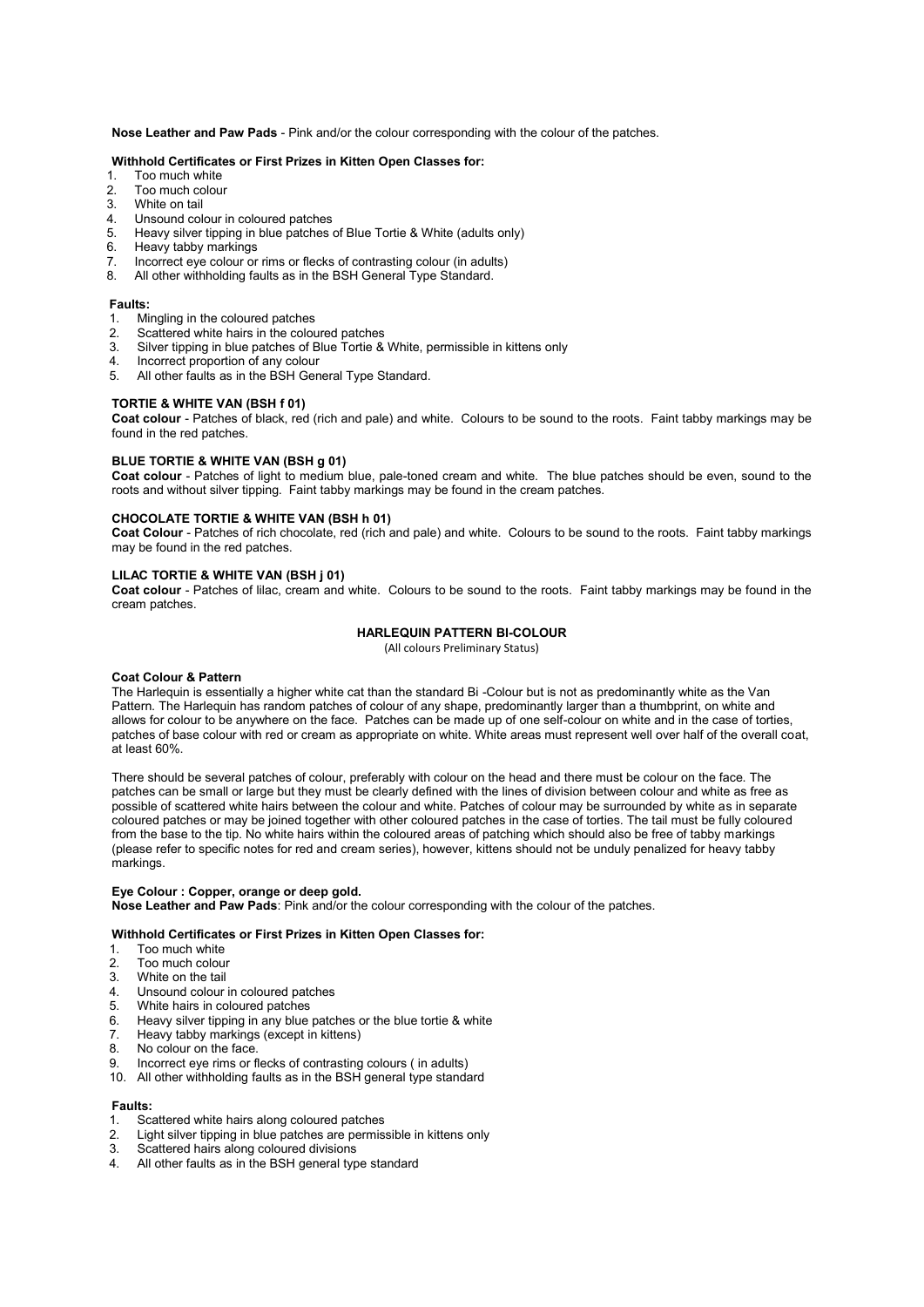#### **BLACK HARLEQUIN (BSH n 02)**

**Coat Colour** - Patches of black and white. The face should show both colour and white. The coloured patches to be as dense black as possible and sound to the roots. Kittens should not be penalized too heavily if they are showing a rusty tinge to their coat.

#### **BLUE HARLEQUIN (BSH a 02)**

**Coat Colour** -Patches of light to medium blue and white. The face should show both colour and white. The blue patches should be even, sound to the roots and without heavy silver tipping.

#### **CHOCOLATE HARLEQUIN (BSH b 02)**

**Coat Colour** - Patches of rich chocolate and white. The face should show both colour and white. The coloured patches to be sound to the roots. Kittens should not be penalized too heavily for brindled coats.

#### **LILAC HARLEQUIN (BSH c 02)**

**Coat Colour** - Patches of pinkish grey and white. The face should show both colour and white. The coloured patches to be sound to the roots

#### **RED HARLEQUIN (BSH d 02)**

**Coat Colour** - Patches of deep rich red and white. The face should show both colour and white. The coloured patches should be sound to the roots. Clear coats preferred however heavy patterning is not a withholding fault in an otherwise excellent exhibit. Freckles may appear on nose, paw pads, lips, eyelids or ears. Slight freckling should not be penalized in a mature cat.

#### **CREAM HARLEQUIN (BSH e 02)**

**Coat Colour** - Patches of pale-toned cream and white. The face should show both colour and white. The coloured patches should be sound to the roots. Clear coats are preferred but there may be ghost markings of one of the tabby patterns. Freckles may appear on nose, paw pads, lips, eyelids or ears. Slight freckling should not be penalized in a mature cat.

#### **CINNAMON HARLEQUIN (BSH o 02)**

**Coat Colour** - Patches of warm cinnamon brown and white. The face should show both colour and white. The coloured patches should be even, sound to the roots.

#### **FAWN HARLEQUIN (BSH p 02)**

**Coat Colour** - Patches of warm rosy mushroom and white. The face should show both colour and white. The coloured patches to be sound to the roots.

#### **TORTOISESHELL HARLEQUIN (BSH f 02)**

**Coat colour** - Patches of black, red and white preferably with both colours and white to be on the face. Colours to be sound to the roots. Faint tabby markings may be found in the red patches.

#### **CHOCOLATE TORTIE HARLEQUIN (BSH h 02)**

**Coat Colour** - Patches of rich chocolate, red and white preferably with both colours and white to be on the face. Coloured patches to be sound to the roots. Faint tabby markings may be found in the red patches.

## **CINNAMON TORTIE HARLEQUIN (BSH q 02)**

**Coat Colour** - Patches of warm cinnamon brown, red and white preferably with both colours and white to be on the face. Coloured patches to be sound to the roots. Faint tabby markings may be found in the red patches.

#### **BLUE TORTIE HARLEQUIN (BSH g 02)**

**Coat Colour** - Patches of light to medium blue, pale-toned cream and white preferably with both colours and white to be on the face. Coloured patches to be sound to the roots with no heavy silver tipping to the blue patches. Faint tabby markings may be found in the cream patches.

#### **LILAC TORTIE HARLEQUIN (BSH j 02)**

**Coat Colour** - Patches of lilac, the lilac to be a pale frosty grey with ideally a hint of pink; cream and white with both colours and white preferably to be on the face. Coloured patches to be sound to the roots. Faint tabby markings may be found in the cream patches.

### **FAWN TORTIE HARLEQUIN (BSH r 02)**

**Coat Colour** - Patches of warm rosy mushroom, cream and white preferably with both colours and white to be on the face. Coloured patches to be sound to the roots. Faint tabby markings may be found in the cream patches

#### **SMOKE**

**Coat Colour** - This is a genetically silver, non-tabby variety of British Short Hair. The top coat may be of any recognised self or tortie colour(s). The undercoat to be silver, showing maximum contrast. Tabby markings should not be evident in adults but kittens should not be penalised too heavily for ghost markings.

**Eye Colour** - Copper, orange or deep gold.

**Nose Leather and Paw Pads** - Corresponding with coat colour. Mingled with pink in torties.

# **Withhold Certificates or First Prizes in Kitten Open Classes for:**

1. Tabby markings in adults<br>2. Incorrect eve colour or rim Incorrect eye colour or rims or flecks of contrasting colour (in adults)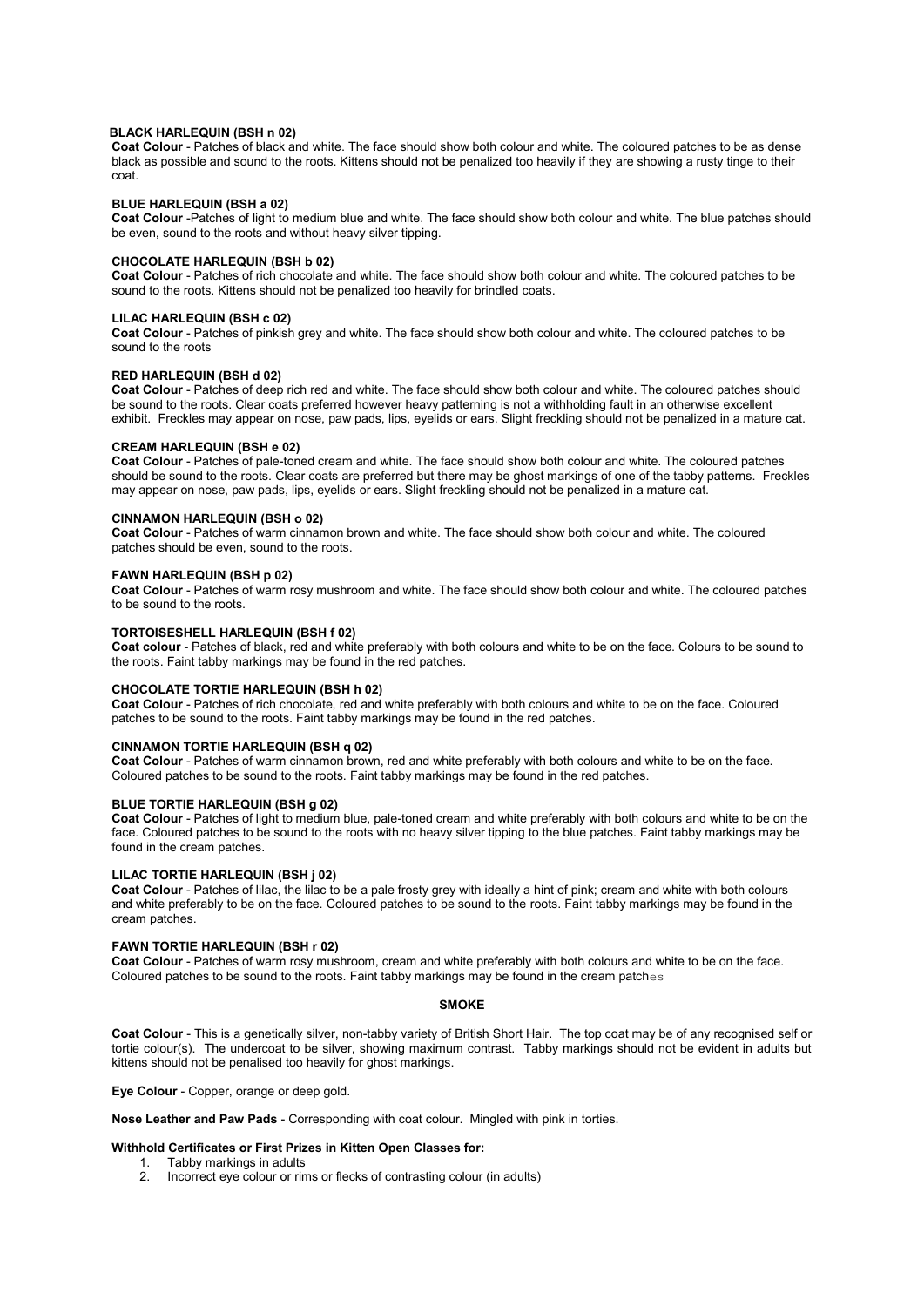3. All other withholding faults as in the BSH General Type Standard.

## **Faults:**

- 1. Tabby markings<br>2. White or silver g
- White or silver guard hairs
- 3. Insufficient contrast
- 4. All other faults as in the BSH General Type Standard.

### **BLACK SMOKE (BSH ns)**

## **Coat Colour** - Black.

#### **BLUE SMOKE (BSH as)**

**Coat Colour** - Light to medium blue.

## **CHOCOLATE SMOKE (BSH bs)**

**Coat Colour** - Rich chocolate.

#### **LILAC SMOKE (BSH cs)**

**Coat Colour** - Frosty grey with distinct pinkish tone.

#### **RED SMOKE (BSH ds)**

**Coat Colour** - Rich red, as free from tabby markings as possible.

## **CREAM SMOKE (BSH es)**

**Coat Colour** - Pale-toned cream, as free from tabby markings as possible.

#### **TORTIE SMOKE (BSH fs)**

**Coat Colour** - A mixture of black and red, well mingled.

#### **BLUE TORTIE SMOKE (BSH gs)**

**Coat Colour** - A mixture of light to medium blue and cream, well mingled.

#### **CHOCOLATE TORTIE SMOKE (BSH hs)**

**Coat Colour** - A mixture of rich chocolate and red, well mingled.

#### **LILAC TORTIE SMOKE (BSH js)**

**Coat Colour** - A mixture of pinkish grey and cream, well mingled.

#### **TIPPED**

This is a genetically silver variety of British Short Hair in which the colour is restricted to the ends of the hairs in the form of tipping and the undercoat is so pale as to appear white. The coat on the back, flanks, head, ears and tail should be tipped with colour. The tipping should be evenly distributed and it is the even distribution rather than the degree of tipping which is of paramount importance. Heavily tipped cats must not be penalised as long as the tipping is even and free from tabby markings: in fact, they are preferable to cats with so little tipping that they are almost white. The legs should show tipping which will decrease towards the paws, but which should be as even as possible. The chin, stomach, chest and undertail should be as pale as possible.

**Coat Colour** - Tipping of appropriate colour. Undercoat, pale silver.

**Eye Colour** - In all colours (other than Black Tipped): copper, orange or deep gold. Black Tipped: green. The skin outlining the eyes to be appropriate to the colour of the tipping.

**Nose Leather** - Brick red preferred, outlined in colour appropriate to the colour of the coat tipping.

**Paw Pads** - Appropriate to the colour of the coat tipping.

### **ALL COLOURS (Tipped)**

## **Withhold all Awards for:**

1. Any cat or kitten showing clearly defined white patching.

#### **Withhold Certificates or First Prizes in Kitten Open Classes for:**

- 1. Tabby markings in adults<br>2. Insufficient (or absence of
- 2. Insufficient (or absence of) red or cream in Tortie Tipped adults and absence of red or cream in Tortie Tipped kittens<br>3. Incorrect eve colour or rims or flecks of contrasting colour (in adults)
- Incorrect eye colour or rims or flecks of contrasting colour (in adults)
- 4. All other withholding faults as in the BSH General Type Standard.

**Faults**: As in the BSH General Type Standard.

#### **SELF COLOURS (Tipped)**

**BLACK TIPPED (BSH ns 12) Coat Colour** - Tipping, black. **Paw Pads** - Black and/or pink.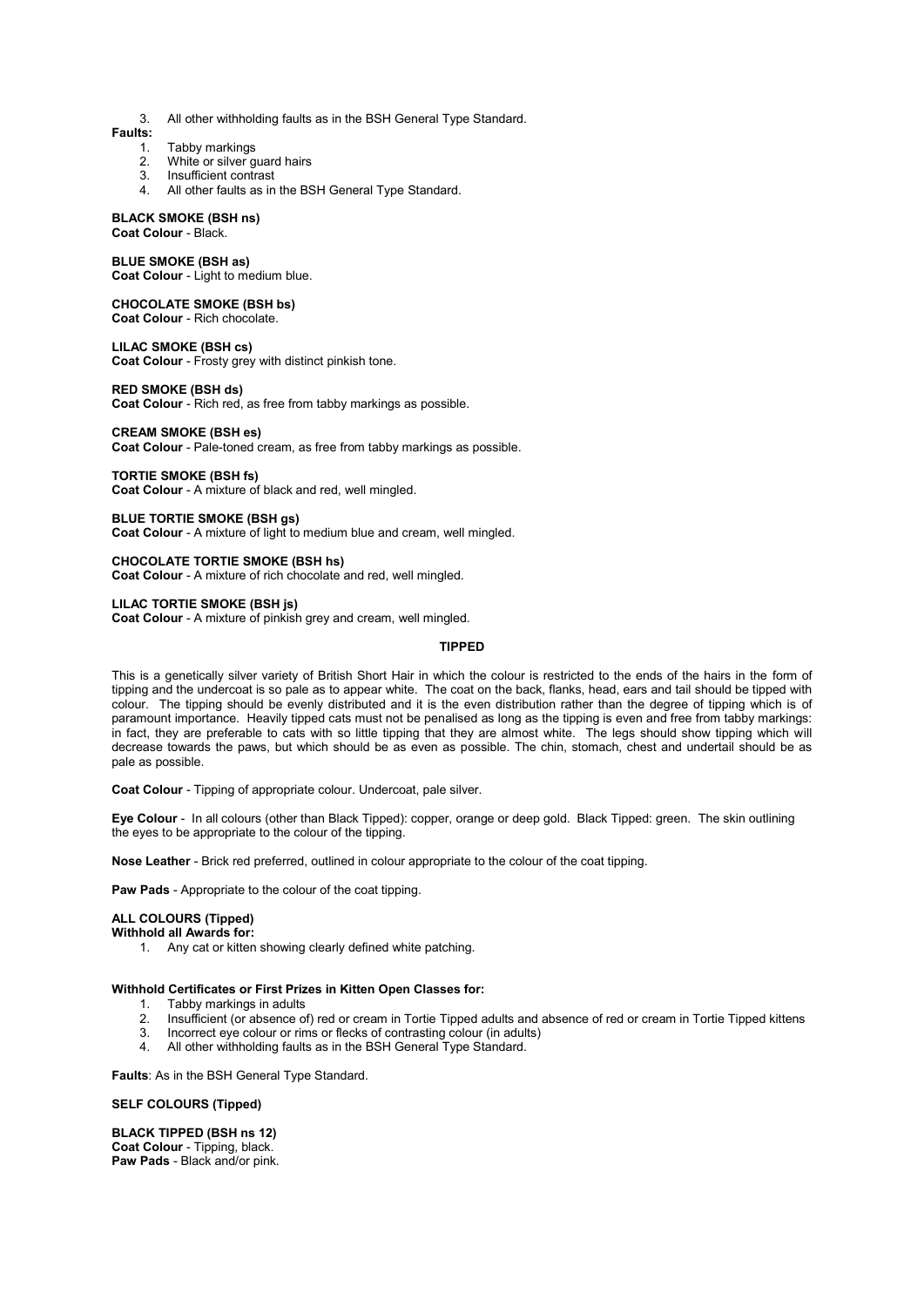**BLUE TIPPED (BSH as 12) Coat Colour** - Tipping, blue. **Paw Pads** - Blue and/or pink.

**CHOCOLATE TIPPED (BSH bs 12) Coat Colour** - Tipping, chocolate. **Paw Pads** - Pink.

#### **LILAC TIPPED (BSH cs 12) Coat Colour** - Tipping, pinkish grey. **Paw Pads** - Pink.

**RED TIPPED (BSH ds 12) Coat Colour** - Tipping, red. **Paw Pads** - Pink.

**CREAM TIPPED (BSH es 12) Coat Colour** - Tipping, cream. **Paw Pads** - Pink.

**TORTIE COLOURS (Tipped) Black Tortie Tipped (BSH fs 12) Blue Tortie Tipped (BSH gs 12) Chocolate Tortie Tipped (BSH hs 12) Lilac Tortie Tipped (BSH js 12)** 

**Coat Colour** - Tipping: both colours to be evident in the tipping, preferably evenly distributed. Undercoat, pale silver. **Paw Pads** - Mottled in appropriate colours.

### **GOLDEN TIPPED (BSH y)**

**Coat Colour** - This is the non-silver version of the British Tipped (39) in which the hair is a warm golden apricot ground colour. sound to the roots with black/dark brown tipping. The coat on the back, flanks, head, ears and tail should be tipped with colour. The tipping should be evenly distributed and it is the even distribution rather than the degree of tipping which is of paramount importance. The legs should show tipping which will decrease towards the paws, but which should be as even as possible. The chin, stomach, chest and undertail are a pale apricot colour.

**Eye Colour** - Green. The skin outlining the eyes to be black/dark brown. **Nose Leather** - Brick red, may be outlined in black/dark brown. **Paw Pads** - Black/dark brown.

#### **Withhold Certificates or First Prizes in Kitten Open Classes for:**

- 1. Heavy tabby markings in adults<br>2. Incorrect eve colour or rims or fl
- 2. Incorrect eye colour or rims or flecks of contrasting colour (in adults)<br>3. All other withholding faults as in the BSH General Type Standard
- All other withholding faults as in the BSH General Type Standard.

#### **Faults:**

- 1. Tabby markings in adults. Tail rings should not be penalised in an otherwise good exhibit 2<br>2. All other faults as in the BSH General Type Standard
- All other faults as in the BSH General Type Standard.

## **COLOURPOINTED**

**Points Colour** - Mask, ears, legs and tail should be a clearly defined colour, matching on all points.

**Body Colour** - There should be a good contrast between points and body colour. Light shading, if present, should tone with the points. Shading in a mature cat should not penalise an otherwise good exhibit.

**Eye Colour** - A definite clear blue; deeper shades preferred.

**Nose Leather** and Paw Pads - Appropriate to coat colour.

#### **Withhold Certificates or First Prizes in Kitten Open Classes for:**

- 1. A noticeable number or patch of white hairs<br>2. All withholding faults as in the BSH General
- All withholding faults as in the BSH General Type Standard.

#### **Faults:**

All faults as in the BSH General Type Standard.

#### **SELF POINTED COLOURS**

#### **SEAL COLOURPOINTED (BSH n 33)**

**Coat Colour** - Points colour, seal brown. Body colour, pale warm fawn*.* Any shading to tone with the points. **Paw Pads** - Seal brown.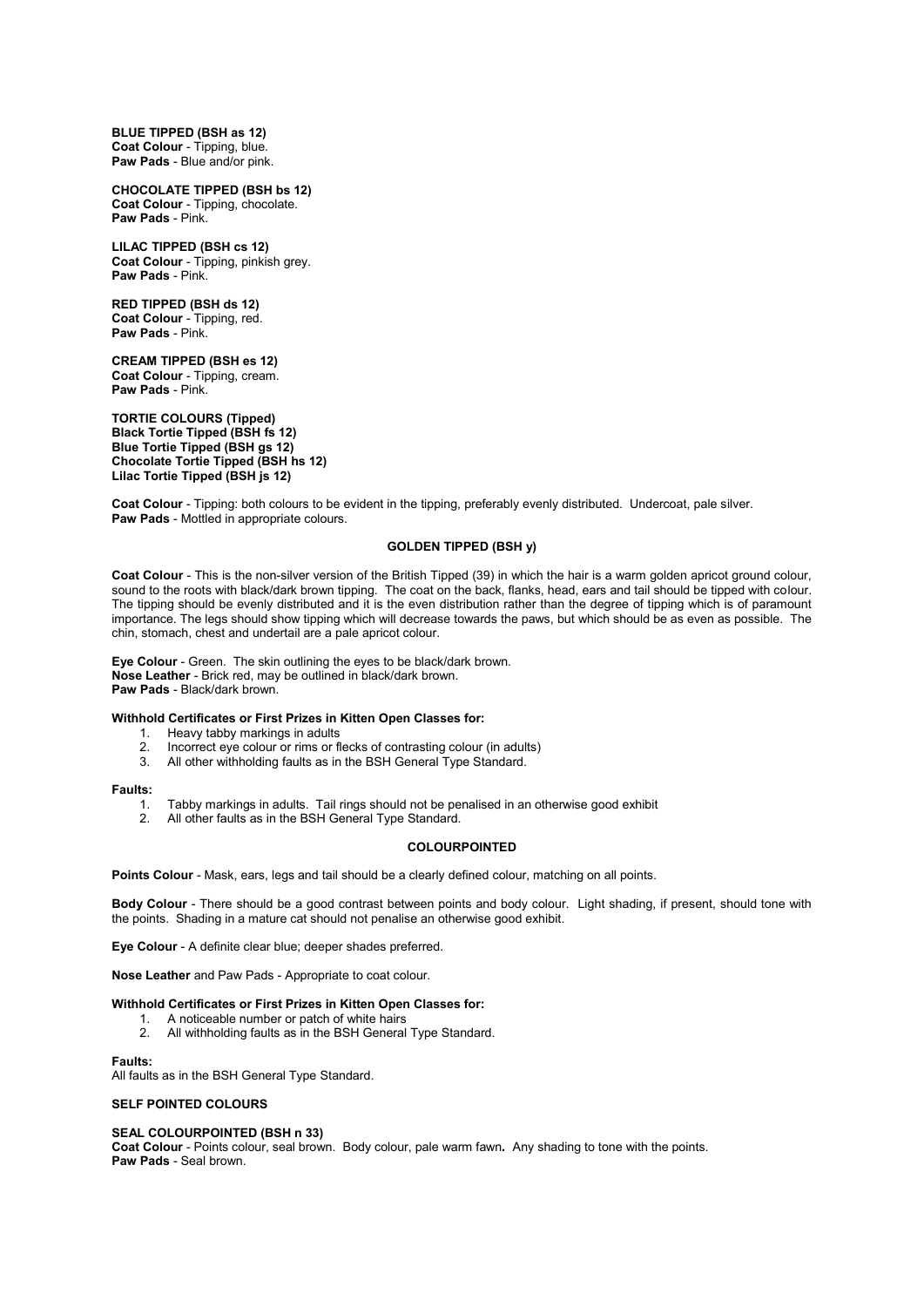#### **BLUE COLOURPOINTED (BSH a 33)**

**Coat Colour** - Points colour, medium blue. Body colour, glacial white. Any shading to tone with the points. **Paw Pads** - Blue.

#### **CHOCOLATE COLOURPOINTED (BSH b 33)**

**Coat Colour** - Points colour, warm chocolate. Body colour, ivory. Any shading to tone with the points. **Paw Pads** - Pink or chocolate.

#### **LILAC COLOURPOINTED (BSH c 33)**

**Coat Colour** - Points colour, pinkish grey. Body colour, magnolia white. Any shading to tone with the points. **Paw Pads** - Pink or lilac.

#### **RED COLOURPOINTED (BSH d 33)**

**Coat Colour** - Points colour, rich red. Legs and feet slightly paler. A degree of barring and striping is permissible. Body colour, creamy-white. Any shading to tone with the points. 'Freckles' may occur on nose, paw pads, lips, eyelids or ears. Slight freckling in a mature cat should not be penalised. **Paw Pads** - Pink.

#### **CREAM COLOURPOINTED (BSH e 33)**

**Coat Colour** - Points colour, cream. Legs and feet slightly paler. A degree of barring and striping is permissible. Body colour, creamy-white. Any shading to tone with the points. 'Freckles' may occur on nose, paw pads, lips, eyelids or ears. Slight freckling in a mature cat should not be penalised. **Paw Pads** - Pink.

#### **CINNAMON COLOURPOINTED (BSH o 33)**

**Coat Colour** - Points colour, warm cinnamon brown. Body colour, ivory. Any shading to tone with the points. **Nose Leather and Paw Pads** - Pink or cinnamon brown.

#### **FAWN COLOURPOINTED (BSH p 33)**

**Coat Colour** - Points colour, warm rosy mushroom. Body colour, magnolia. Any shading to tone with the points. **Nose Leather and Paw Pads -** Pinkish fawn.

**TORTIE POINTED COLOURS Seal Tortie Colourpointed (BSH f 33) Blue-Cream Colourpointed (BSH g 33) Chocolate Tortie Colourpointed (BSH h 33) Lilac Tortie Colourpointed (BSH j 33)** 

**Coat Colour** - The colour on the points should be base seal, blue, chocolate or lilac which has been broken with shades of red or cream. Ideally all points should show some red or cream. A blaze is permissible. **Body Colour** - Corresponds to appropriate self-pointed colours. Any shading to tone with the points.

**Nose Leather and Paw Pads** - Base colour and/or pink.

**TABBY POINTED COLOURS Seal Tabby Colourpointed (BSH n 21 33) Blue Tabby Colourpointed (BSH a 21 33) Chocolate Tabby Colourpointed (BSH b 21 33) Lilac Tabby Colourpointed (BSH c 21 33) Red Tabby Colourpointed (BSH d 21 33) Cream Tabby Colourpointed (BSH e 21 33)** 

**Coat Colour** - Pattern on the points as for the self colours on paler background. There should be a clearly defined 'M' marking on the forehead, 'spectacle' markings round the eyes. The points should show distinct tabby markings as in the standard British Tabby, although they are much more subtle in the dilute colours.

**Body Colour** - Corresponds to appropriate self-pointed colours. Any shading present will show tabby patterning. Any shading to tone with the points*.*

**Nose Leather and Paw Pads** - Base colour and/or pink. **TORTIE TABBY POINTED COLOURS Seal Tortie Tabby Colourpointed (BSH g 21 33) Blue-Cream Tabby Colourpointed (BSH g 21 33) Chocolate Tortie Tabby Colourpointed (BSH h 21 33) Lilac Tortie Tabby Colourpointed (BSH j 21 33)** 

**Coat Colour** - These colours show the normal tabby pattern which is patched and overlaid with shades of red or cream. The extent and distribution of the tortie areas is not important provided that both elements, tortie and tabby, are clearly visible.

**Body Colour** - Corresponds to appropriate self-pointed colours. Any shading present will show tabby patterning. Any shading to tone with the points*.* 

**Nose Leather and Paw Pads** - Base colour and/or pink.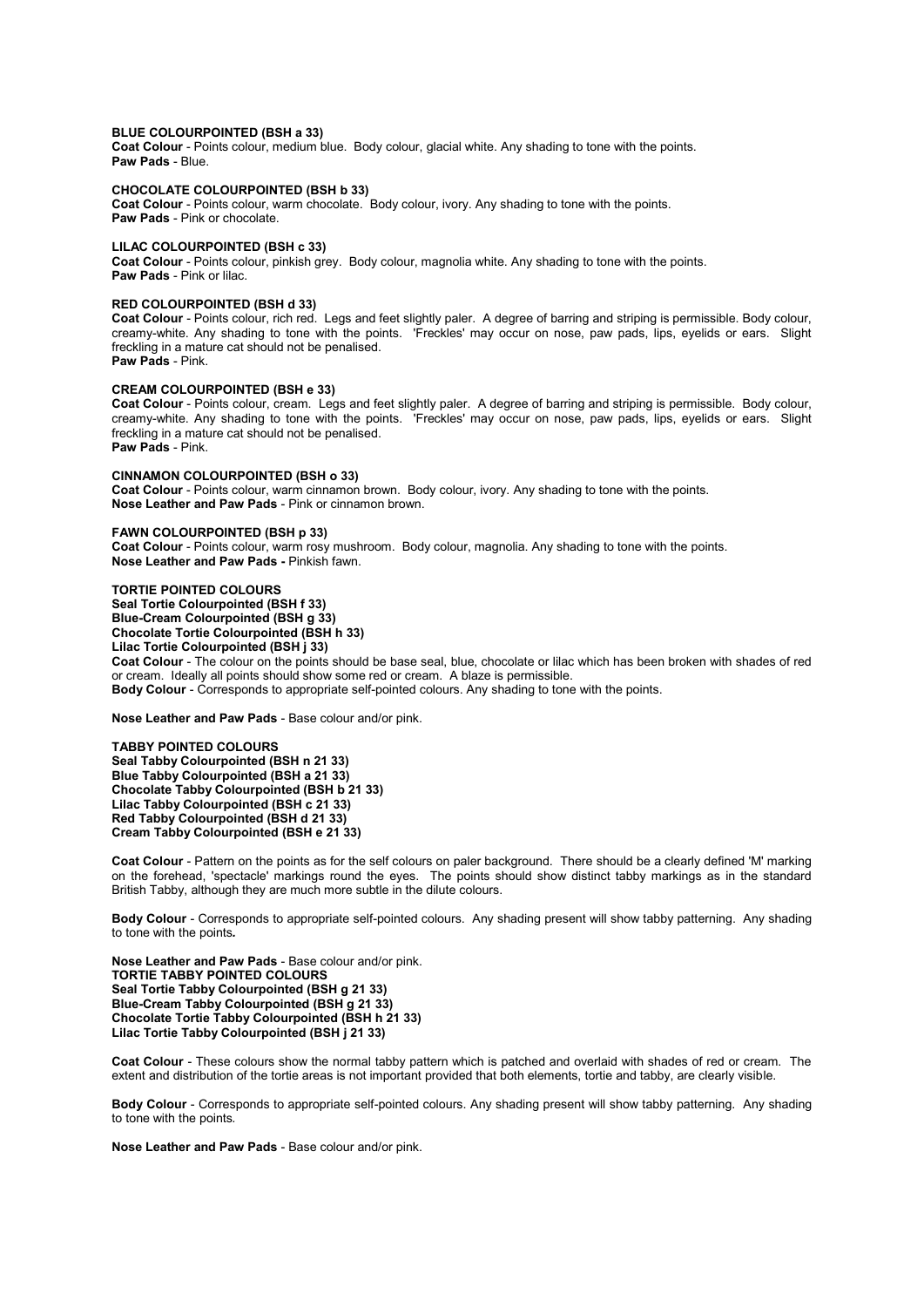### **SMOKE POINTED COLOURS**

#### **SEAL SMOKE COLOURPOINTED (BSH ns 33)**

**Coat Colour** - Points colour, seal brown with silvery undercoat. Body colour, pale fawn with silvery undercoat. Any shading to tone with the points.

**Paw Pads** - Seal brown.

## **BLUE SMOKE COLOURPOINTED (BSH as 33)**

**Coat Colour** - Points colour, blue with silvery blue undercoat. Body colour, glacial white with silvery white undercoat. Any shading to tone with the points. **Paw Pads** - Blue.

#### **CHOCOLATE SMOKE COLOURPOINTED (BSH bs 33)**

**Coat Colour** - Points colour, chocolate with silvery chocolate undercoat. Body colour, ivory with silvery white undercoat. Any shading to tone with the points.

**Paw Pads** - Pink or chocolate.

### **LILAC SMOKE COLOURPOINTED (BSH cs 33)**

**Coat Colour** - Points colour, pinkish grey with silvery lilac undercoat. Body colour, magnolia white with silvery white undercoat. Any shading to tone with the points. **Paw Pads** - Pink or lilac.

## **RED SMOKE COLOURPOINTED (BSH ds 33)**

**Coat Colour** - Points colour, rich red with silvery red undercoat. Legs and feet slightly paler. A degree of barring and striping is permissible. Body colour, creamy white with silvery white undercoat**.** Any shading to tone with the points. 'Freckles' may occur on nose, paw pads, lips, eyelids or ears. Slight freckling in a mature cat should not be penalised. **Paw Pads** - Pink.

### **CREAM SMOKE COLOURPOINTED (BSH es 33)**

**Coat Colour** - Points colour, cream with a silvery cream undercoat. Legs and feet slightly paler. A degree of barring and striping is permissible. Body colour, creamy white with silvery white undercoat. Any shading to tone with the points. 'Freckles' may occur on nose, paw pads, lips, eyelids or ears. Slight freckling in a mature cat should not be penalised. **Paw Pads** - Pink.

#### **TORTIE SMOKE POINTED COLOURS**

**Seal Tortie Smoke Colourpointed (BSH fs 33) Blue Tortie Smoke Colourpointed (BSH gs 33) Chocolate Tortie Smoke Colourpointed (BSH hs 33) Lilac Tortie Smoke Colourpointed (BSH js 33)** 

**Coat Colour** - The colour on the points should be base seal, blue, chocolate or lilac which has been broken with shades of red or cream with silvery undercoat. Ideally all points should show some red or cream. A blaze is permissible.

**Body Colour** - Corresponds to appropriate self-pointed colours. Any shading to tone with the points.

**Nose Leather and Paw Pads** - Base colour and/or pink.

**SILVER TABBY POINTED COLOURS Silver Tabby Colourpointed (BSH ns 21 33) Blue Silver Tabby Colourpointed (BSH as 21 33) Chocolate Silver Tabby Colourpointed (BSH bs 21 33) Lilac Silver Tabby Colourpointed (BSH cs 21 33) Red Silver Tabby Colourpointed (BSH ds 21 33) Cream Silver Tabby Colourpointed (BSH es 21 33)** 

**Coat Colour** - Pattern on the points as for the self colours on paler silvery background. There should be a clearly defined 'M' marking on the forehead, 'spectacle' markings round the eyes. The points should show distinct tabby markings as in the standard British Tabby, although they are much more subtle in the dilute colours.

**Body Colour** - Corresponds to appropriate smoke pointed colours. Any shading present will show tabby patterning. Any shading to tone with the points.

**Nose Leather and Paw Pads** - Base colour and/or pink.

**TORTIE SILVER TABBY POINTED COLOURS Seal Tortie Silver Tabby Colourpointed (BSH fs 21 33) Blue Tortie Silver Tabby Colourpointed (BSH gs 21 33) Chocolate Tortie Silver Tabby Colourpointed (BSH hs 21 33) Lilac Tortie Silver Tabby Colourpointed (BSH js 21 33)** 

**Coat Colour** - These colours show the normal tabby pattern, with a silver background, which is patched and overlaid with shades of red or cream. The extent and distribution of the tortie areas is not important provided that both elements, tortie and tabby, are clearly visible.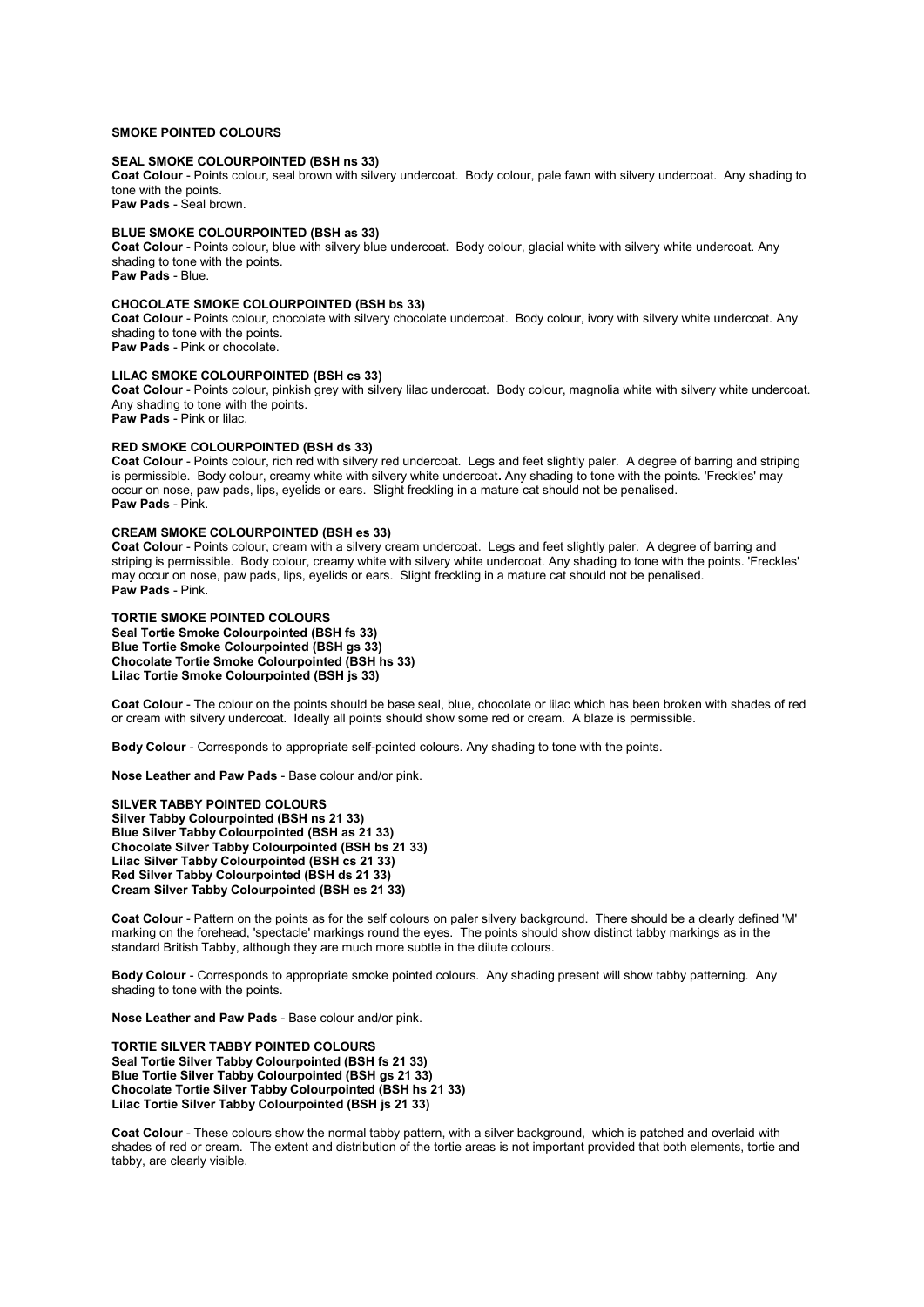**Body Colour** - Corresponds to appropriate self-pointed colours. Any shading present will show tabby patterning. Any shading to tone with the points.

**Nose Leather and Paw Pads** - Base colour and/or pink.

#### **GOLDEN POINTED**

All Colours Golden Pointed, should be of good British Type, with a blue eye. The surface of the coat may appear to have a golden hue, in line with the points colour. Points colour on young cats will be much more subtle than for older cats. The rufousing caused by widebanding can take longer to appear than the base colour.

**Coat Pattern** – The golden colourpointed may have points that appear completely golden or a colour based on the 'all colours' golden, with delicate undercoat colours with darker tipping or shading or there may be clearly defined tabby markings similar to the tabby colourpointed, with 'M' marking on the forehead and 'spectacle' markings round the eyes, these will be more subtle in the dilute colours.

**Tail** – In examples that might be 'tipped' the tail will be a golden colour with possibly just a coloured tip. In 'Shaded' cats the tail may have tail rings. Cats with incomplete tail rings should not be penalised.

**Body Colour** – See below.Any shading present may show tabby patterning. Any shading to tone with the points. **Note: - Shading will not necessarily be 'even' as might be expected in AOC Golden Tipped Cats, as the shading seen may be due to the tonal shading seen on the self Colourpointed. Often more noticeable on the spine-line and flanks. Nose Leather and Paw Pads** - Base colour and/or red /pink. (red/pink noses may be outlined in base colour)

**Eye Colour** - A definite clear blue; deeper shades preferred.

#### **Seal Golden Pointed (BSH ny 12 33)**

**Body colour** - Clear warm pale apricot white colour in young cats. Any shading may show agouti pattern, classic, spotted or ticked which must tone with the points.

Point colour & Pattern - The points may vary from being similar in colour/pattern to the golden tipped, with delicate undercoat colours of rich apricot with darker seal brown tips, to showing seal brown markings as in the standard British tabby colourpointed with tops of paws and ears showing a golden colour.

**Nose leather** - Black/Seal brown or red /pink. (red/pink noses may be outlined in seal brown)

**Paw pads** Black/seal brown

#### **Blue Golden Pointed (BSH ay 12 33)**

**Body colour** - Body should be a clear pale ivory/apricot white colour. Any shading may show agouti pattern, classic, spotted or ticked which must tone with the points.

Point colour & Pattern- The points may vary from being similar in colour/pattern to the golden tipped, with delicate undercoat colours of bluish fawn with blue tips, to showing blue markings as in the standard British tabby colourpointed with tops of paws and ears showing a golden colour.

**Nose leather** - Blue/grey or red /pink. (red/pink noses may be outlined in blue) **Paw pads** - Medium blue

#### **Chocolate Golden Pointed (BSH by 12 33)**

**Body colour** - Body should be a clear warm pale apricot white colour in young cats. Any shading may show agouti pattern, classic, spotted or ticked which must tone with the points.

**Point colour & Pattern** - The points may vary from being similar in colour/pattern to the golden tipped, with delicate undercoat colours of warm golden with darker chocolate brown tips, to showing chocolate brown markings as in the standard British tabby colourpointed with tops of paws and ears showing a golden colour.

**Nose leather** - Chocolate

**Paw pads** - Chocolate or pink

#### **Lilac Golden Pointed (BSH cy 12 33)**

**Body colour** - Body should be a cool beige white colour. Any shading may show agouti pattern, classic, spotted or ticked which must tone with the points.

**Point colour & Pattern** - The points may vary from being similar in colour/pattern to the golden tipped, with delicate undercoat colours of cool beige with darker lilac tips, to showing lilac markings as in the standard British tabby colourpointed with tops of paws and ears showing a golden colour.

**Nose leather** - Pinkish lilac **Paw pads** - Pinkish lilac

#### **Cinnamon Golden Pointed (BSH oy 12 33)**

**Body colour** - Body should be a clear ivory/cinnamon white colour in young cats. Any shading may show agouti pattern, classic, spotted or ticked which must tone with the points.

**Point colour & Pattern** - The points may vary from being similar in colour/pattern to the golden tipped, with delicate undercoat colours of pale cinnamon with darker cinnamon tips, to showing cinnamon markings as in the standard British tabby colourpointed with tops of paws and ears showing a golden colour. **Nose leather** - Cinnamon

**Paw pads** - Pink to cinnamon

#### **Fawn Golden Pointed (BSH py 12 33)**

**Body colour** - Body should be a clear ivory colour in young cats. Any shading may show agouti pattern, classic, spotted or ticked which must tone with the points.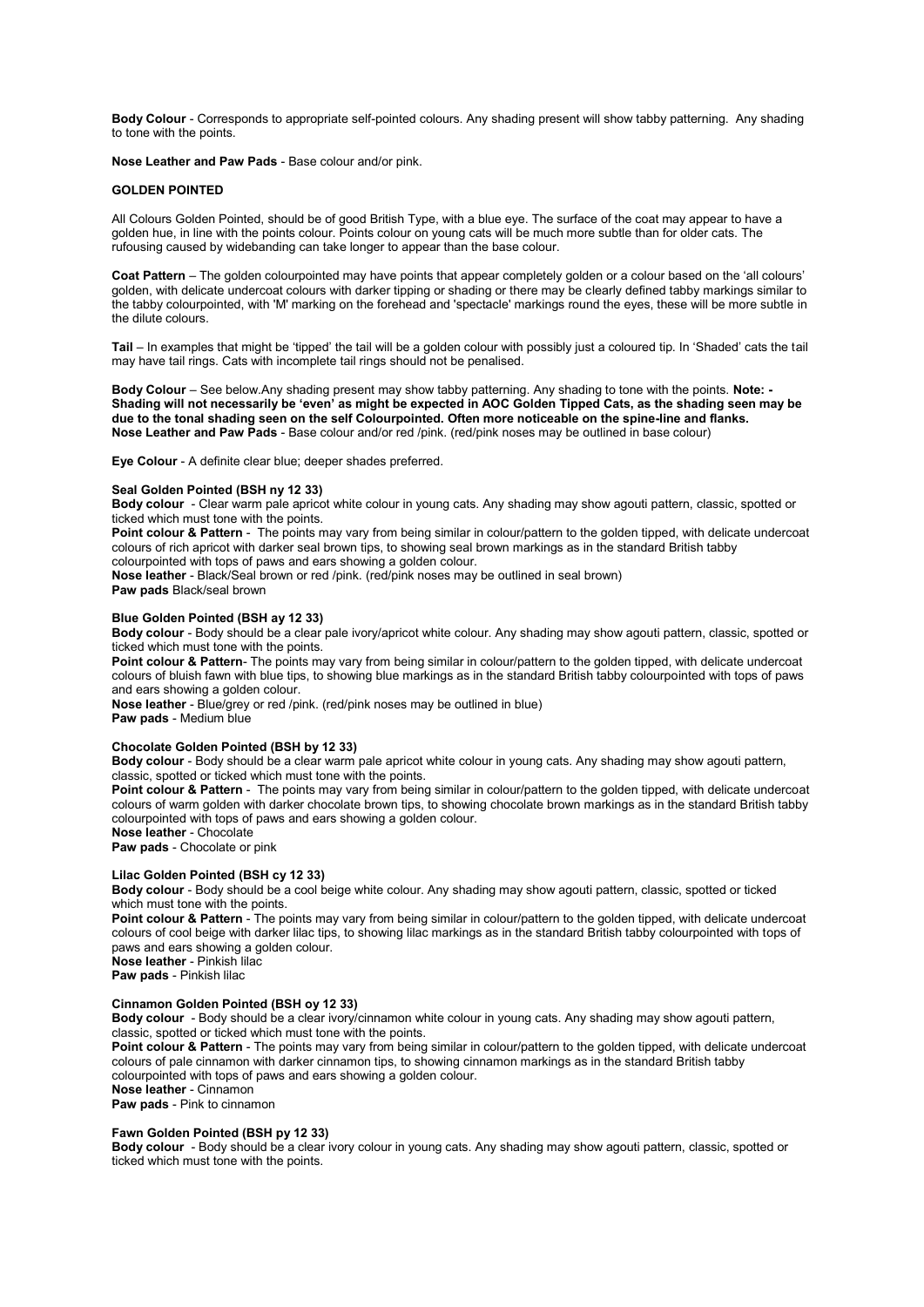**Point colour & Pattern** - The points may vary from being similar in colour/pattern to the golden tipped, with delicate undercoat colours of pale mushroom with darker rosy mushroom tips, to showing rosy mushroom markings as in the standard British tabby colourpointed with tops of paws and ears showing a golden colour. **Nose leather** - light fawn

**Paw pads** - Pinkish fawn

#### **Red Golden Pointed (BSH dy 12 33)**

**Body colour** - Body should be a clear off-white to cream colour in young cats. Any shading may show agouti pattern, classic, spotted or ticked which must tone with the points. Point colour & Pattern The points may vary from being similar in colour/pattern to the golden tipped, with light red undercoat/ground colour, with deep, rich red tipping, to showing deep, rich red markings as in the standard British tabby colourpointed with tops of paws and ears showing a golden colour. **Nose leather** - Dark pink **Paw pads** - Dark pink

### **Cream Golden Pointed (BSH ey 12 33)**

**Body colour** - Body should be a clear off-white to cream colour in young cats. Any shading may show agouti pattern, classic, spotted or ticked which must tone with the points. Point colour & Pattern The points may vary from being similar in colour/pattern to the golden tipped, with a cool, pale cream undercoat colour, with rich cream tipping, to showing rich cream markings as in the standard British tabby colourpointed with tops of paws and ears showing a golden colour. **Nose leather** - Pink

**Paw pads** - Pink

## **Tortie Golden Pointed Seal Golden Tortiepointed (BSH fy 12 33)**

**Body colour** - Clear warm pale apricot white colour in young cats. Any shading may show agouti pattern, classic, spotted or ticked which must tone with the points. Point colour & Pattern The points may vary from being similar in colour/pattern to the golden tipped, with delicate undercoat colours of rich apricot with darker seal brown tips, patched or intermingled with light red ground colour with deep red tips, to showing seal brown markings patched or mingled with red as in the standard British tortie tabby colourpointed.

**Nose leather** - In the black areas seal, in the red areas red.

**Paw pads** - In the black areas seal, in the red areas red.

#### **Blue Golden Tortiepointed (BSH gy 12 33)**

**Body colour** - Body should be a clear pale ivory/apricot white colour. Any shading may show agouti pattern, classic, spotted or ticked which must tone with the points. Point colour & Pattern The points may vary from being similar in colour/pattern to the golden tipped, with delicate undercoat colours of bluish fawn with blue tips, patched or intermingled with light cream ground colour with rich cream tips, to showing blue markings patched or mingled with rich cream as in the standard British tortie tabby colourpointed with tops of paws and ears showing a golden colour.

**Nose leather** - In the blue areas blue-grey, in the cream areas pink.

**Paw pads** - In the blue areas blue-grey, in the cream areas pink.

#### **Chocolate Golden Tortiepointed (BSH hy 12 33)**

**Body colour** - Body should be a clear warm pale apricot white colour in young cats. Any shading may show agouti pattern, classic, spotted or ticked which must tone with the points. Point colour & Pattern The points may vary from being similar in colour/pattern to the golden tipped, with delicate undercoat colours of warm golden with darker chocolate brown tips, patched or intermingled with light red ground colour with deep red tips, to showing chocolate brown markings patched or mingled with red as in the standard British tortie tabby colourpointed with tops of paws and ears showing a golden colour. **Nose leather** - In the brown areas milk-chocolate, in the red areas pink.

**Paw pads** - In the brown areas milk-chocolate, in the red areas pink.

#### **Lilac Golden Tortiepointed (BSH jy 12 33)**

**Body colour** - Body should be a cool beige white colour. Any shading may show agouti pattern, classic, spotted or ticked which must tone with the points. The points may vary from being similar in 9 aa bb/bbl cscs dd Oo colour/pattern to the golden tipped, with delicate undercoat colours of cool beige with darker lilac tips, patched or intermingled with light cream ground colour with rich cream tips, to showing lilac markings, patched or intermingled with rich cream as in the standard British tortie tabby colourpointed with tops of paws and ears showing a golden colour.

**Nose leather** - In the lilac areas lavender-pink, in the cream areas pink. **Paw pads** - In the lilac areas lavender-pink, in the cream areas pink.

### **Cinnamon Golden Tortiepointed (BSH oy 12 33)**

**Body colour** - Body should be a clear ivory/cinnamon white colour in young cats. Any shading may show agouti pattern, classic, spotted or ticked which must tone with the points. Point colour & Pattern The points may vary from being similar in colour/pattern to the golden tipped, with delicate undercoat colours of light cinnamon with darker cinnamon tips, patched or intermingled with light red ground colour with deep red tips, to showing cinnamon markings patched or intermingled with red as in the standard British tortie tabby colourpointed with tops of paws and ears showing a golden colour. **Nose leather** - In the brown areas cinnamon, in the cream areas light pink.

**Paw pads** - In the brown areas cinnamon, in the cream areas light pink.

### **Fawn Golden Tortiepointed (BSH py 12 33)**

**Body colour** - Body should be a clear ivory colour in young cats. Any shading may show agouti pattern, classic, spotted or ticked which must tone with the points. Point colour & Pattern The points may vary from being similar in colour/pattern to the golden tipped, with delicate undercoat colours of pale mushroom with darker rosy mushroom tips, patched or intermingled with light cream ground colour with rich cream tips, to showing rosy mushroom markings, patched or intermingled with rich cream, as in the standard British tortie tabby colourpointed with tops of paws and ears showing a golden colour. **Paw pads** - In the beige areas light pink, in the cream areas pink.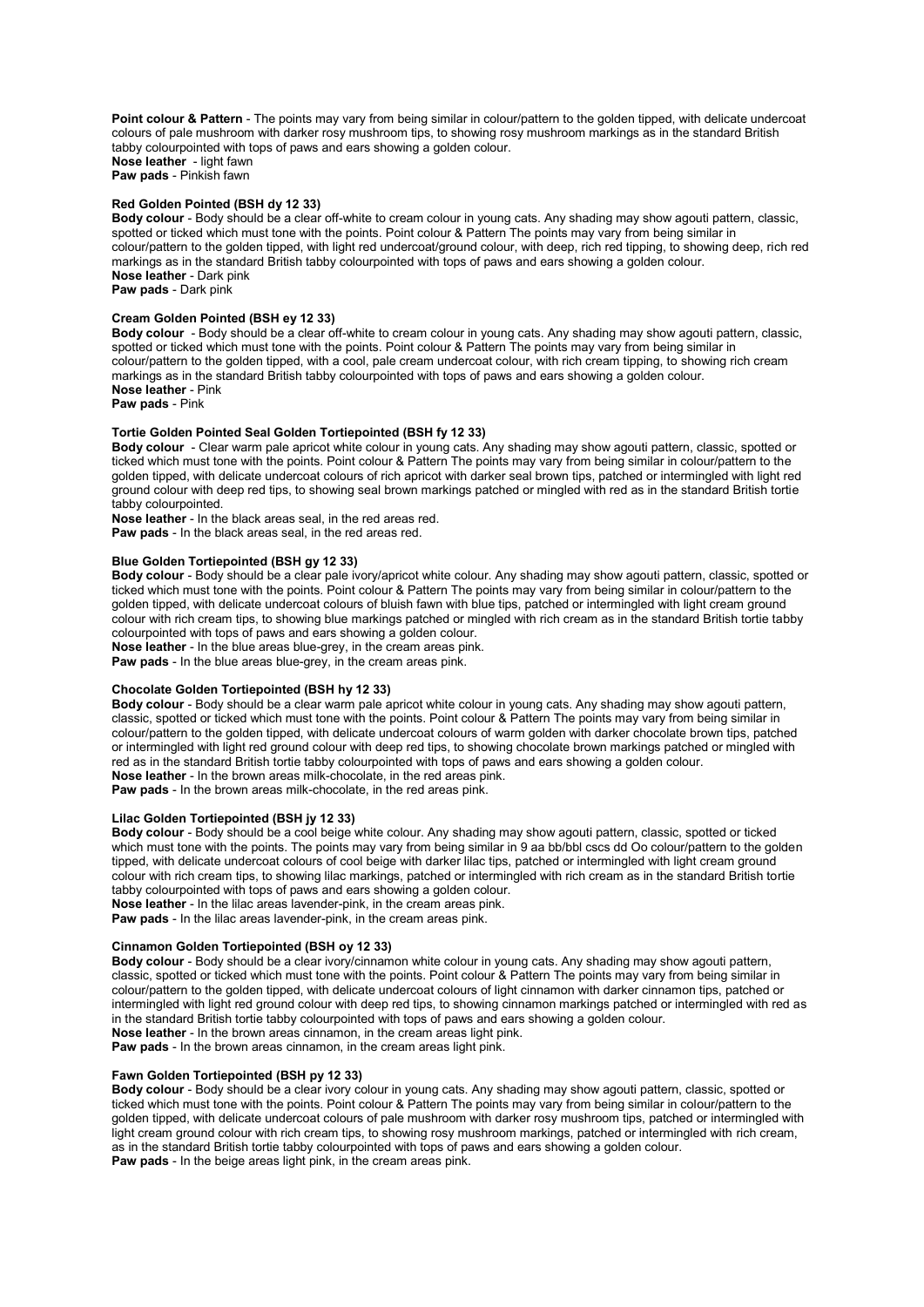#### **COLOURPOINTED & WHITE BRITISH SHORT HAIR (Provisional)**

**Points Colour** - The face should have an inverted V of white, starting on the forehead, but not exceeding the inner aperture of the eye, and extending down covering the nose and whisker pads. Symmetry of design is desirable. Remainder of mask, ears and tail should be clearly defined and matching in colour.

**Body Colour -** There should be a good contrast between coloured Points and body colour. Shading if present should tone with the coloured Points.

Heavy shading in a mature cat should not be penalised in an otherwise good exhibit. Bib, chest and under body to be white. Legs should be white or have tonal shading, small patches of colour on the legs are permissible. All four feet must be white.

**Eye Colour** - A definite clear blue: deeper shades preferred.

**Nose Leather and Paw Pads**- Appropriate to points colour or pink.

#### **Withhold Certificates or first prizes in kitten open classes for:**

- 1. Any colour on feet
- 2. Any white within coloured Points<br>3. Any colour within the inverted V
- Any colour within the inverted V

#### **COLOURPOINTED AND WHITE SELF COLOURS**

#### **SEAL COLOURPOINTED AND WHITE (BSH n 03 33)**

**Points colour** - Seal brown. **Body colour -** Pale warm fawn. Any shading to tone with the points. **Nose leather and Paw Pads** - Seal brown or pink.

## **BLUE COLOURPOINTED AND WHITE (BSH a 03 33)**

**Points colour** - Medium blue. **Body colour** - Glacial white. Any shading to tone with the points. **Nose leather and Paw Pads** - Blue or pink.

#### **CHOCOLATE COLOURPOINTED AND WHITE (BSH b 03 33)**

**Points colour** - Warm chocolate. **Body colour** Ivory. Any shading to tone with the points. **Nose leather and Paw Pads** - Pink or chocolate.

#### **LILAC COLOURPOINTED AND WHITE (BSH c 03 33)**

**Points colour** - Pinkish grey. **Body colour** - Magnolia white. Any shading to tone with the points. **Nose leather and Paw Pads** - Pink**.** 

#### **RED COLOURPOINTED AND WHITE (BSH d 03 33)**

Points colour - Rich red. Any colour on legs slightly paler. A degree of barring and striping is permissible. **Body colour -** Creamy white. Any shading to tone with the points. Freckles may occur on nose, paw pads, lips, eyelids or ears. Slight freckling in a mature cat should not be penalised. **Nose leather and Paw Pads** - Pink.

**CREAM COLOURPOINTED AND WHITE (BSH e 03 33)** 

Points colour - Cream. Any colour on legs slightly paler. A degree of barring and striping is permissible. **Body colour** - Creamy white. Any shading to tone with the points. Freckles may occur on nose, paw pads, lips, eyelids or ears. Slight freckling in a mature cat should not be penalised. **Nose leather and Paw Pads** - Pink.

#### **CINNAMON COLOURPOINTED AND WHITE (BSH o 03 33)**

**Points colour** - Warm cinnamon brown. **Body colour** - Ivory. Any shading to tone with the points. **Nose leather and Paw Pads** - Pink or cinnamon brown.

### **FAWN COLOURPOINTED AND WHITE (BSH p 03 33)**

**Points colour -** Warm rosy mushroom. **Body colour** - Magnolia. Any shading to tone with the points. **Nose leather and Paw Pads** - Pinkish fawn.

**TORTIE COLOURPOINTED AND WHITE COLOURS Seal Tortie Colourpointed and White (BSH f 03 33) Blue-Cream Colourpointed and White (BSH g 03 33) Chocolate Tortie Colourpointed and White (BSH h 03 33) Lilac Tortie Colourpointed and White (BSH j 03 33) Cinnamon Tortie Colourpointed and White (BSH q 03 33) Fawn Tortie Colourpointed and White (BSH r 03 33)**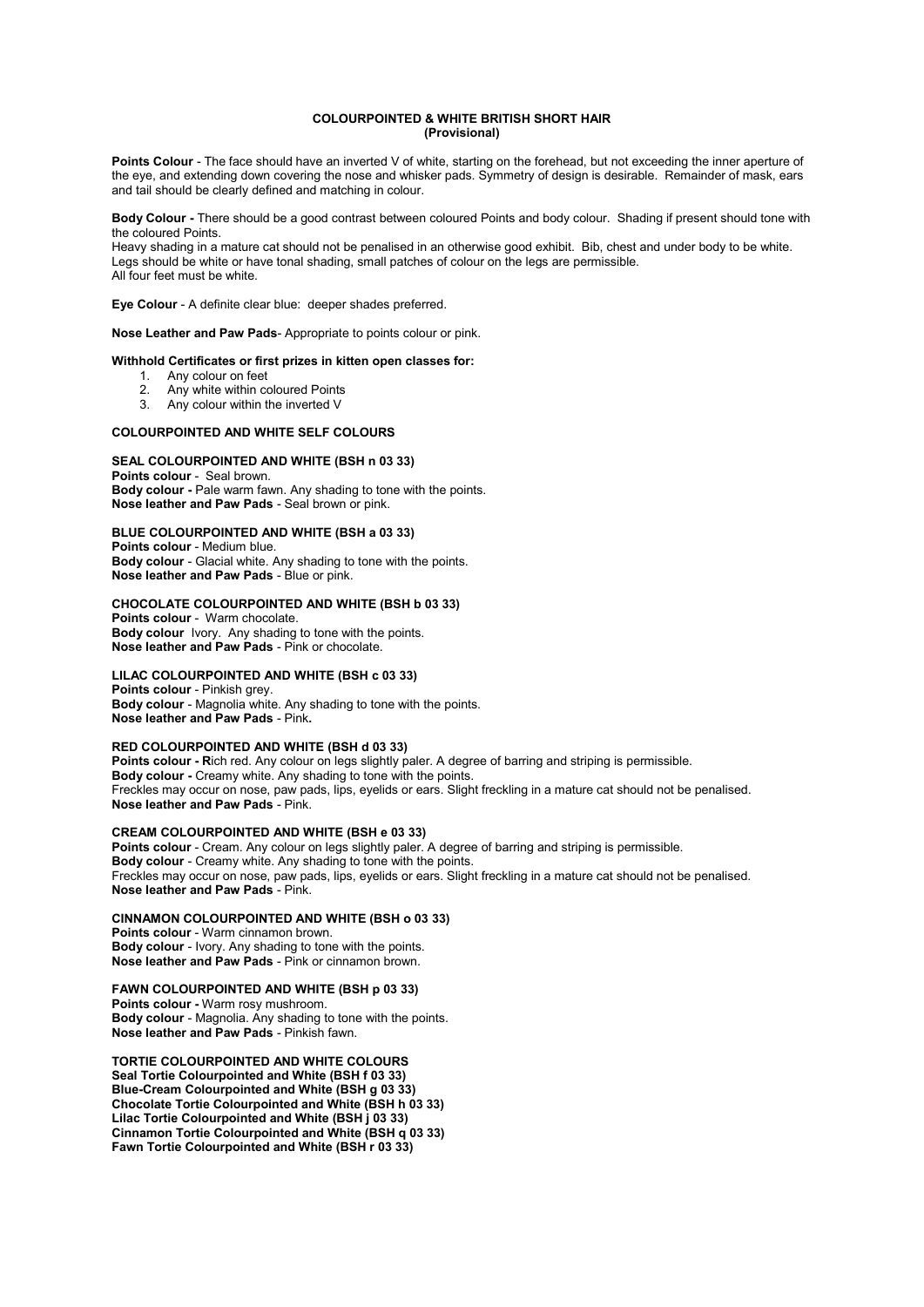**Points Colour** - The colour on the points should be base seal, blue, chocolate, lilac, cinnamon or fawn which has been broken with shades of red or cream. Ideally all the points should show some red or cream. **Body colour** - Corresponds to appropriate self-pointed colours. Any shading to tone with points. **Nose leather and Paw Pads** - Base colour and/or pink.

**TABBY COLOURPOINTED AND WHITE COLOURS Seal Tabby Colourpointed and White (BSH n 03 21 33) Blue Tabby Colourpointed and White (BSH a 03 21 33) Chocolate Tabby Colourpointed and White (BSH b 03 21 33)**  Lilac Tabby Colourpointed and White (BSH c 03 21 33) **Red Tabby Colourpointed and White (BSH d 03 21 33) Cream Tabby Colourpointed and White (BSH e 03 21 33) Cinnamon Tabby Colourpointed and White (BSH o 03 21 33) Fawn Tabby Colourpointed and White (BSH p 03 21 33)** 

Points colour - Pattern on the points as for all self colours on paler background. There should be a clearly defined M marking on the forehead, spectacle markings around the eyes. The points should show distinct tabby markings as in the standard British tabby, although they are much more subtle in dilute colours.

**Body colour** - corresponds to appropriate self-pointed colours, any shading present will show tabby markings, any shading to tone with the points.

**Nose leather and Paw Pads** - Base colour and/or pink.

#### **SMOKE COLOURPOINTED AND WHITE COLOURS.**

Points colour - Points should be a clearly defined colour with a silvery undercoat.

**Body colour** - there should be a good contrast between points and body colour. Light shading if present should tone with the points. Shading in a mature cat should not be penalised in an otherwise good exhibit.

The presence of the silver gene may cause the points and body colour to lack warmth, and the silvering will be more evident on the points.

**Nose leather and Paw Pads** - Base colour and/or pink.

## **SEAL SMOKE COLOURPOINTED AND WHITE (BSH ns 03 33)**

**Points colour** - Seal brown with silvery undercoat. **Body colour - P**ale fawn with silvery undercoat. Any shading to tone with the points. **Nose leather and Paw pads -** seal brown.

#### **BLUE SMOKE COLOURPOINTED AND WHITE (BSH as 03 33)**

**Coat Colour** - Points colour, blue with silvery undercoat. **Body colour** - Glacial white with silvery white undercoat. Any shading to tone with the points. **Nose leather and Paw pads** - Blue.

#### **CHOCOLATE SMOKE COLOURPOINTED AND WHITE (BSH bs 03 33)**

**Points colour -** Chocolate with silvery chocolate undercoat. **Body colour** - Ivory with silvery white undercoat. Any shading to tone with the points. **Nose leather and Paw pads** - Pink or chocolate.

**LILAC SMOKE COLOURPOINTED AND WHITE (BSH cs 03 33)** 

**Points colour** - Pinkish grey with silvery lilac undercoat. **Body colour -** Magnolia white with silvery white undercoat. Any shading to tone with points. **Nose leather and Paw pads** - Pink or lilac.

#### **RED SMOKE COLOURPOINTED AND WHITE (BSH ds 03 33)**

**Points colour** - Rich red with silvery red undercoat. A degree of barring and striping is permissible. **Body colour** - Creamy white with silvery white undercoat. Any shading to tone with points. Freckles may occur on nose, paw pads, lips, eye lids or ears. Slight freckling in a mature cat should not be penalised. **Nose leather and Paw pads** - Pink.

#### **CREAM SMOKE COLOURPOINTED AND WHITE (BSH es 03 33)**

**Points Colour** - Cream with a silvery cream undercoat. A degree of barring and striping is permissible. **Body colour** - Creamy white with silvery white undercoat. Any shading to tone with points. Freckles may occur on nose, paw pads, lips, eye lids or ears. Slight freckling in a mature cat should not be penalised. **Nose leather and Paw pads** - Pink.

## **CINNAMON SMOKE COLOURPOINTED AND WHITE (BSH os 03 33)**

**Coat Colour** – Points colour warm cinnamon brown with a silvery undercoat **Body Colour** - Ivory with a silvery white undercoat. Any shading to tone with points. **Nose leather and Paw pads** - Pink or cinnamon brown

#### **FAWN SMOKE COLOURPOINTED AND WHITE (BSH ps 03 33)**

**Coat Colour** - Points colour warm rosy fawn with a silvery mushroom undercoat **Body Colour** - Magnolia white with a silvery white undercoat. Any shading to tone with points. **Nose leather and Paw pads** - Pinkish fawn